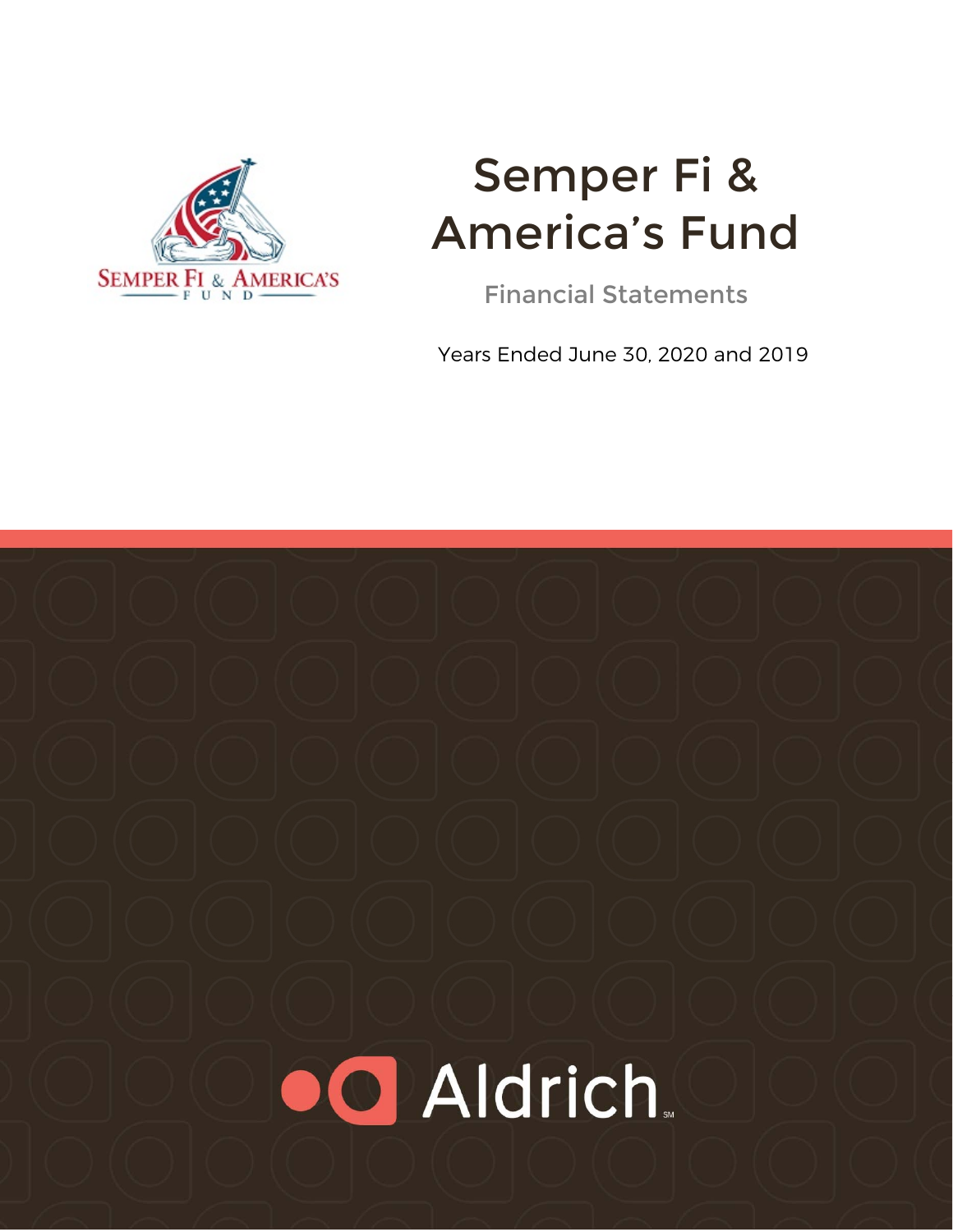## **Financial Statements**

Years Ended June 30, 2020 and 2019

### **Table of Contents**

|                                          | Page |
|------------------------------------------|------|
| Independent Auditors' Report             |      |
| <b>Financial Statements:</b>             |      |
| <b>Statements of Financial Position</b>  | 2    |
| <b>Statements of Activities</b>          | 3    |
| <b>Statements of Functional Expenses</b> | 5    |
| <b>Statements of Cash Flows</b>          |      |
| Notes to Financial Statements            | 8    |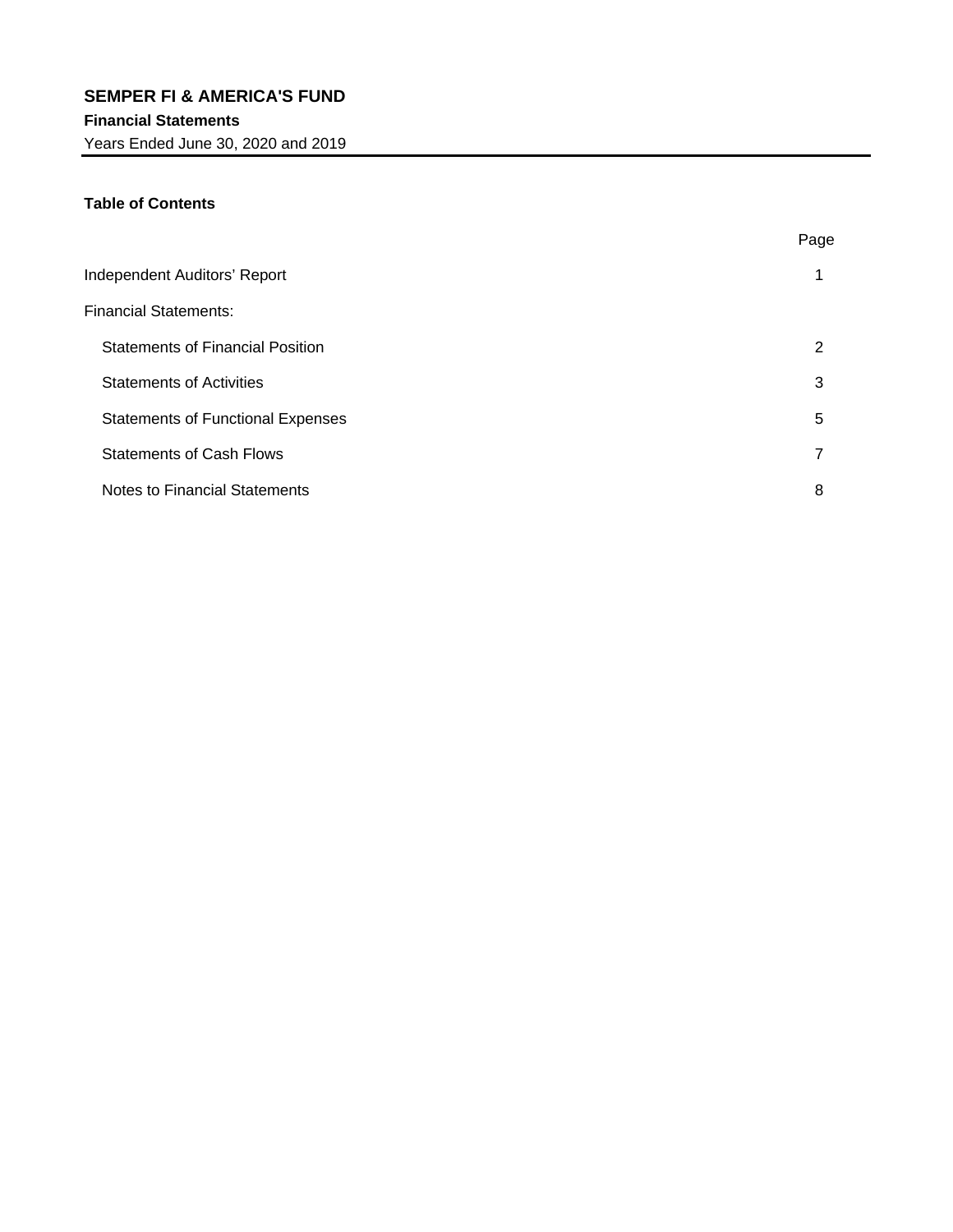

# INDEPENDENT AUDITORS' REPORT

To the Board of Directors Semper Fi & America's Fund

We have audited the accompanying financial statements of Semper Fi & America's Fund (a nonprofit organization), which are comprised of the statements of financial position as of June 30, 2020 and 2019, the related statements of activities, functional expenses, and cash flows for the years then ended, and the related notes to the financial statements.

#### **Management's Responsibility for the Financial Statements**

Management is responsible for the preparation and fair presentation of these financial statements in accordance with accounting principles generally accepted in the United States of America; this includes the design, implementation, and maintenance of internal controls relevant to the preparation and fair presentation of financial statements that are free from material misstatement, whether due to fraud or error.

#### **Auditors' Responsibility**

Our responsibility is to express an opinion on these financial statements based on our audits. We conducted our audits in accordance with auditing standards generally accepted in the United States of America. Those standards require that we plan and perform the audit to obtain reasonable assurance about whether the financial statements are free from material misstatement.

An audit involves performing procedures to obtain audit evidence about the amounts and disclosures in the financial statements. The procedures selected depend on the auditor's judgment, including the assessment of the risks of material misstatement of the financial statements, whether due to fraud or error. In making those risk assessments, the auditor considers internal control relevant to the entity's preparation and fair presentation of the financial statements in order to design audit procedures that are appropriate in the circumstances, but not for the purpose of expressing an opinion on the effectiveness of the entity's internal control. Accordingly, we express no such opinion. An audit also includes evaluating the appropriateness of accounting policies used and the reasonableness of significant accounting estimates made by management, as well as evaluating the overall presentation of the financial statements.

We believe the audit evidence we have obtained is sufficient and appropriate to provide a basis for our audit opinion.

#### **Opinion**

In our opinion, the financial statements referred to above present fairly, in all material respects, the financial position of Semper Fi & America's Fund as of June 30, 2020 and 2019, and the changes in its net assets and its cash flows for the years then ended in accordance with accounting principles generally accepted in the United States of America.

#### **Emphasis-of-Matter**

As described in Note 1, to the financial statements, on March 11, 2020 the World Health Organization declared the novel strain of coronavirus (COVID-19) a global pandemic and recommended containment and mitigation measures worldwide. The ultimate financial impact and duration of these events cannot be reasonably estimated at this time. Our opinion is unmodified with respect to that matter.

Aldrich CRAS + Adriaors LLP

San Diego, California December 1, 2020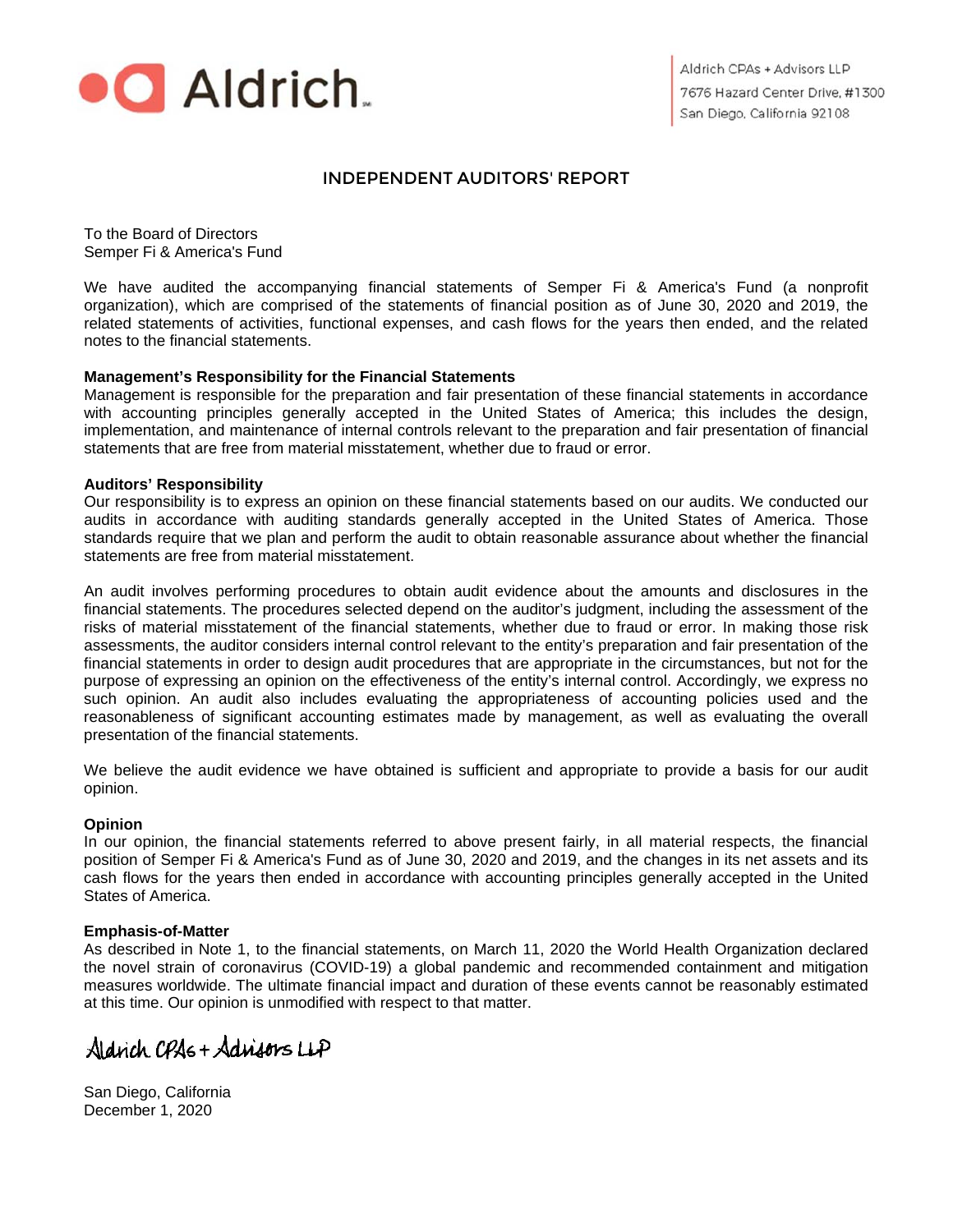# **Statements of Financial Position**

June 30, 2020 and 2019

|                                                                                                                                                                                  | 2020                                                                          | 2019                                                                    |
|----------------------------------------------------------------------------------------------------------------------------------------------------------------------------------|-------------------------------------------------------------------------------|-------------------------------------------------------------------------|
| <b>ASSETS</b>                                                                                                                                                                    |                                                                               |                                                                         |
| Cash and cash equivalents<br>Accounts receivable<br>Investments<br>Unconditional promises to give<br>Prepaid expenses<br>Property and equipment, net of accumulated depreciation | \$<br>644,073 \$<br>97,833<br>27,333,499<br>6,400,000<br>1,176,409<br>181,010 | 1,061,197<br>110,167<br>23,039,675<br>6,850,000<br>1,810,560<br>258,870 |
| <b>Total Assets</b>                                                                                                                                                              | \$<br>35,832,824 \$                                                           | 33,130,469                                                              |
| <b>LIABILITIES AND NET ASSETS</b>                                                                                                                                                |                                                                               |                                                                         |
| Liabilities:                                                                                                                                                                     |                                                                               |                                                                         |
| Accounts payable                                                                                                                                                                 | \$<br>45,414 \$                                                               | 414,794                                                                 |
| Accrued expenses                                                                                                                                                                 | 1,007,407                                                                     | 755,081                                                                 |
| Note payable                                                                                                                                                                     | 1,906,100                                                                     |                                                                         |
| <b>Total Liabilities</b>                                                                                                                                                         | 2,958,921                                                                     | 1,169,875                                                               |
| Net Assets:                                                                                                                                                                      |                                                                               |                                                                         |
| Without donor restrictions:                                                                                                                                                      | 21,193,903                                                                    | 18,986,745                                                              |
| With donor restrictions:                                                                                                                                                         |                                                                               |                                                                         |
| Purpose-restricted                                                                                                                                                               | 4,406,309                                                                     | 5,700,158                                                               |
| Time-restricted                                                                                                                                                                  | 4,000,000                                                                     | 4,000,000                                                               |
| Perpetual in nature<br><b>Total With Donor Restrictions</b>                                                                                                                      | 3,273,691                                                                     | 3,273,691                                                               |
|                                                                                                                                                                                  | 11,680,000                                                                    | 12,973,849                                                              |
| <b>Total Net Assets</b>                                                                                                                                                          | 32,873,903                                                                    | 31,960,594                                                              |
| <b>Total Liabilities and Net Assets</b>                                                                                                                                          | 35,832,824 \$                                                                 | 33,130,469                                                              |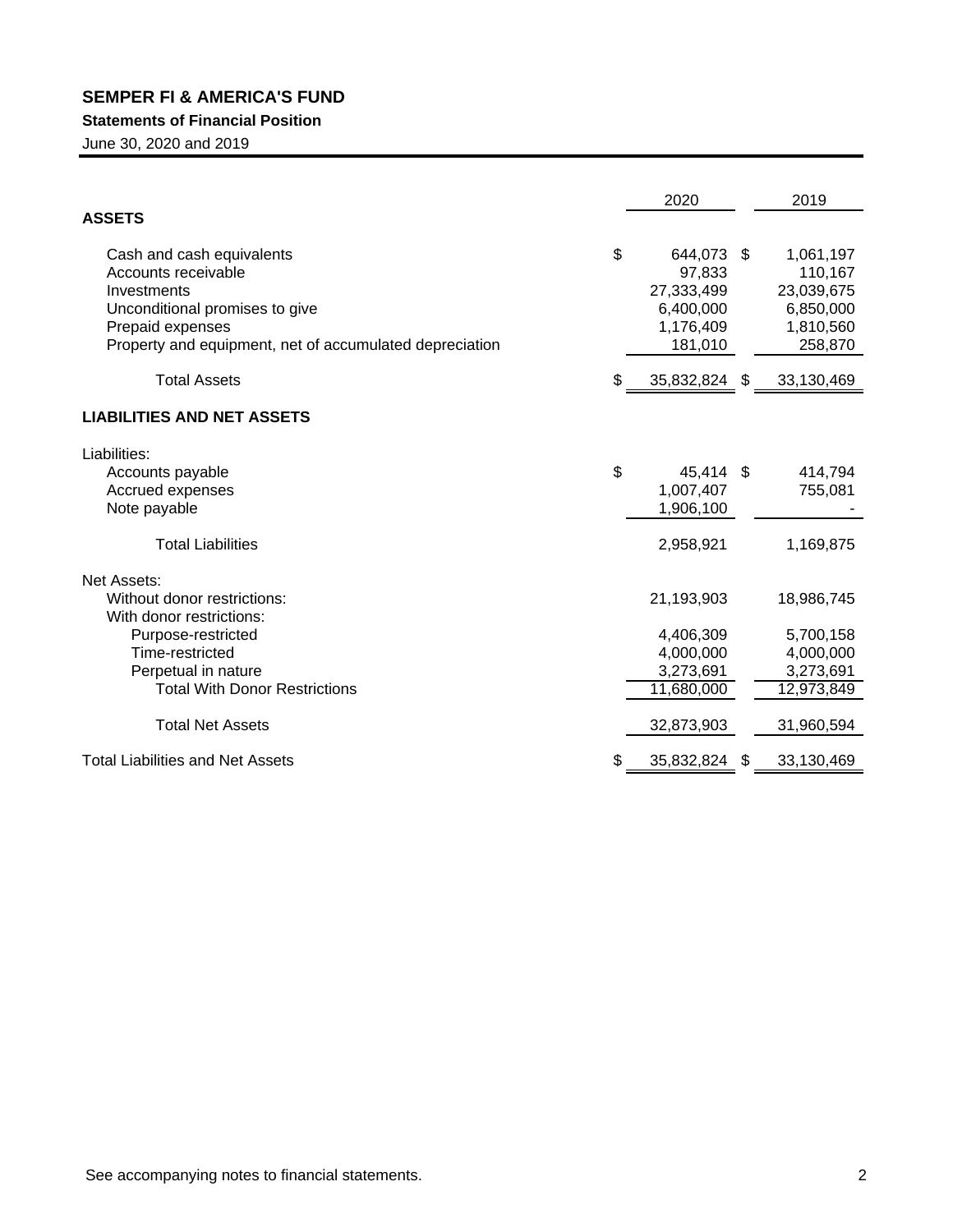# **Statement of Activities**

|                                               | <b>Without Donor</b><br>Restriction | <b>With Donor</b><br>Restriction | Total                 |
|-----------------------------------------------|-------------------------------------|----------------------------------|-----------------------|
| Support and Other Revenue:                    | \$                                  |                                  |                       |
| Contributions<br>Special events:              | 20,764,714 \$                       | 17,791,057 \$                    | 38,555,771            |
| Revenue                                       | 732,492                             |                                  | 732,492               |
|                                               | (214, 241)                          |                                  |                       |
| Expense<br>Special Events, net                | 518,251                             |                                  | (214, 241)<br>518,251 |
| Investment income, net                        | 570,954                             | 61,105                           | 632,059               |
| In-kind contributions                         | 41,873                              |                                  | 41,873                |
| Net assets released from restrictions-time    | 9,500,000                           | (9,500,000)                      |                       |
| Net assets released from restrictions-purpose | 9,646,011                           | (9,646,011)                      |                       |
|                                               |                                     |                                  |                       |
| <b>Total Support and Other Revenue</b>        | 41,041,803                          | (1,293,849)                      | 39,747,954            |
| Expenses:                                     |                                     |                                  |                       |
| Program services:                             |                                     |                                  |                       |
| Family support                                | 26,129,573                          |                                  | 26,129,573            |
| Transition                                    | 4,048,864                           |                                  | 4,048,864             |
| Integrative wellness                          | 5,157,467                           |                                  | 5,157,467             |
| <b>Total Program Services</b>                 | 35,335,904                          |                                  | 35,335,904            |
| Supporting services:                          |                                     |                                  |                       |
| Management and general                        | 2,512,292                           |                                  | 2,512,292             |
| Fundraising                                   | 986,449                             |                                  | 986,449               |
| <b>Total Expenses</b>                         | 38,834,645                          |                                  | 38,834,645            |
| Increase (decrease) in Net Assets             | 2,207,158                           | (1,293,849)                      | 913,309               |
| Net Assets, beginning                         | 18,986,745                          | 12,973,849                       | 31,960,594            |
| Net Assets, ending                            | 21,193,903<br>- \$                  | 11,680,000<br>-S                 | 32,873,903            |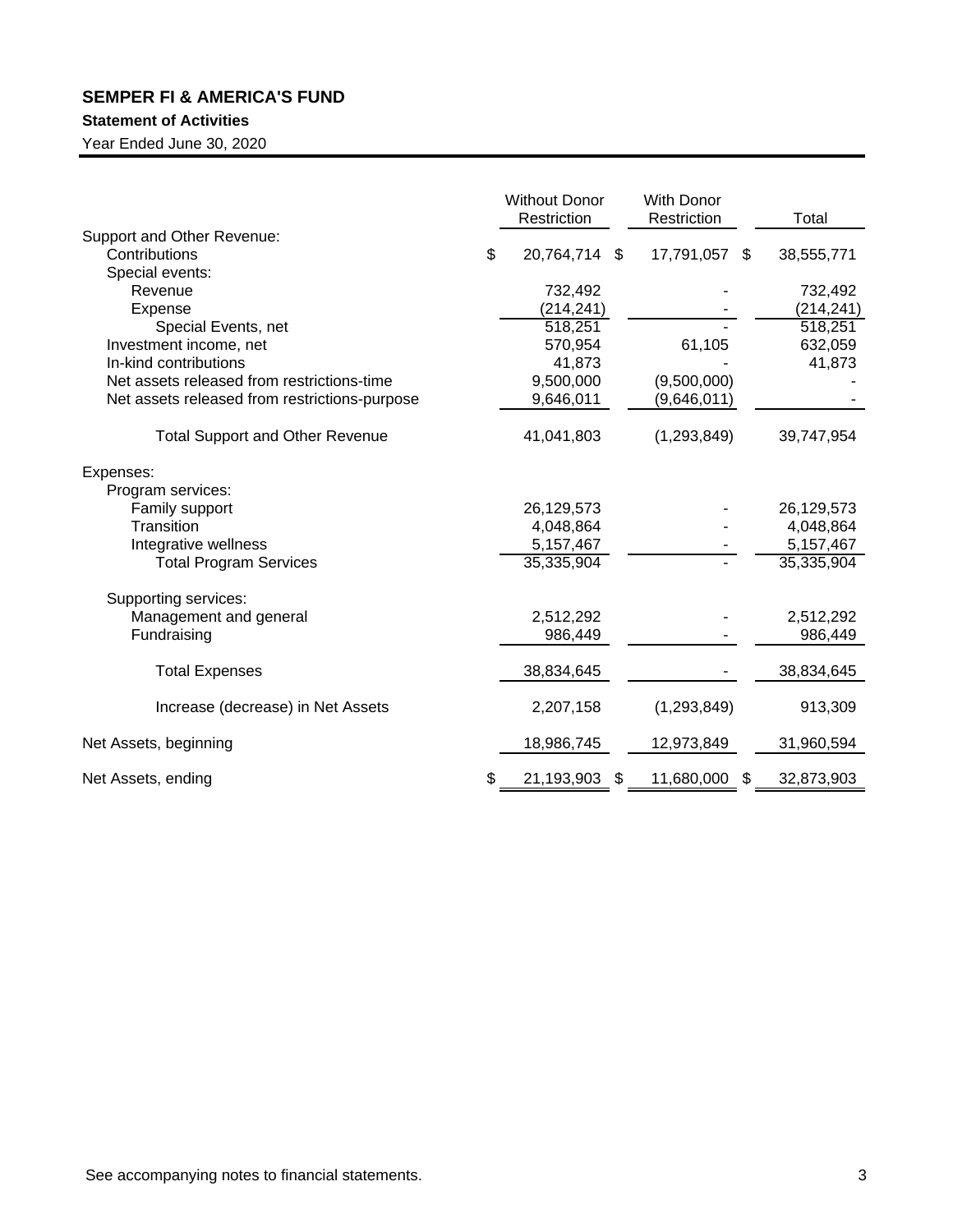# **Statement of Activities**

|                                                 | <b>Without Donor</b><br>Restriction | <b>With Donor</b><br>Restriction |    | Total                |
|-------------------------------------------------|-------------------------------------|----------------------------------|----|----------------------|
| Support and Other Revenue:                      |                                     |                                  |    |                      |
| Contributions                                   | \$<br>20,440,732 \$                 | 17,401,327 \$                    |    | 37,842,059           |
| Special events:<br>Revenue                      |                                     |                                  |    |                      |
|                                                 | 894,315                             |                                  |    | 894,315              |
| Expense                                         | (277, 404)                          |                                  |    | (277, 404)           |
| Special Events, net                             | 616,911<br>857,896                  | 228,495                          |    | 616,911<br>1,086,391 |
| Investment income, net<br>In-kind contributions | 42,823                              | 400                              |    | 43,223               |
| Net assets released from restrictions-time      | 9,000,000                           | (9,000,000)                      |    |                      |
| Net assets released from restrictions-purpose   | 8,239,134                           | (8, 239, 134)                    |    |                      |
|                                                 |                                     |                                  |    |                      |
| <b>Total Support and Other Revenue</b>          | 39,197,496                          | 391,088                          |    | 39,588,584           |
| Expenses:                                       |                                     |                                  |    |                      |
| Program services:                               |                                     |                                  |    |                      |
| Family support                                  | 23,839,063                          |                                  |    | 23,839,063           |
| Transition                                      | 4,267,401                           |                                  |    | 4,267,401            |
| Integrative wellness                            | 5,154,414                           |                                  |    | 5,154,414            |
| <b>Total Program Services</b>                   | 33,260,878                          |                                  |    | 33,260,878           |
| Supporting services:                            |                                     |                                  |    |                      |
| Management and general                          | 2,304,853                           |                                  |    | 2,304,853            |
| Fundraising                                     | 884,114                             |                                  |    | 884,114              |
| <b>Total Expenses</b>                           | 36,449,845                          |                                  |    | 36,449,845           |
| Increase in Net Assets                          |                                     |                                  |    |                      |
|                                                 | 2,747,651                           | 391,088                          |    | 3,138,739            |
| Net Assets, beginning                           | 16,239,094                          | 12,582,761                       |    | 28,821,855           |
| Net Assets, ending                              | 18,986,745<br>- \$                  | 12,973,849                       | -S | 31,960,594           |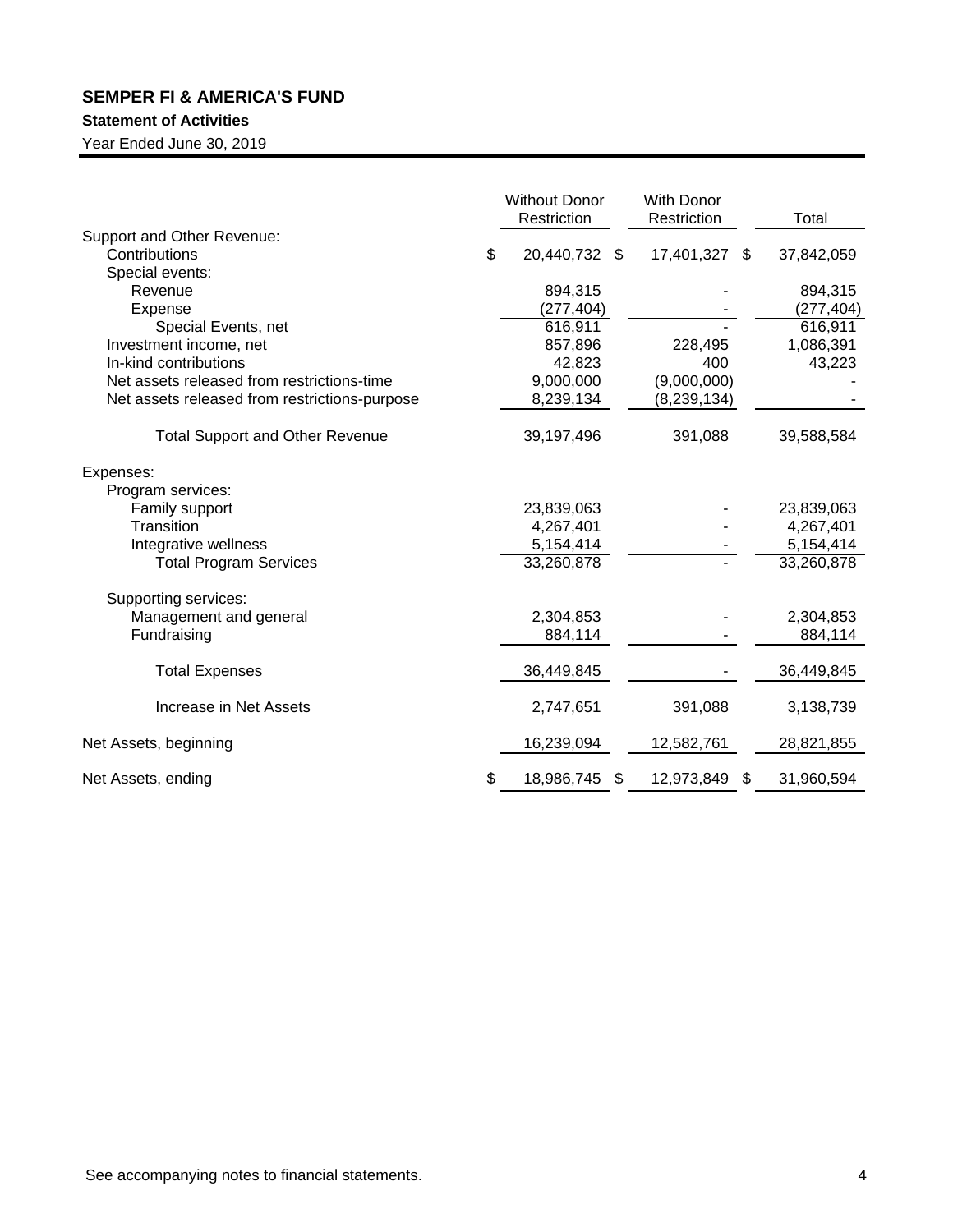# **Statement of Functional Expenses**

|                                      |                                    | Program Services         | <b>Supporting Services</b> |                                      |             |                 |            |
|--------------------------------------|------------------------------------|--------------------------|----------------------------|--------------------------------------|-------------|-----------------|------------|
|                                      |                                    |                          |                            | Total<br>Integrative                 |             |                 |            |
|                                      | <b>Family Support</b>              | Transition               | Wellness                   | Program                              | and General | Fundraising     | Total      |
| Grants:                              |                                    |                          |                            |                                      |             |                 |            |
| Family support                       | 8,247,689 \$<br>\$                 | $\overline{\phantom{0}}$ | \$                         | \$<br>8,247,689 \$                   |             | \$<br>\$        | 8,247,689  |
| Housing                              | 6,073,200                          |                          |                            | 6,073,200                            |             |                 | 6,073,200  |
| Transportation                       | 1,669,167                          |                          |                            | 1,669,167                            |             |                 | 1,669,167  |
| Adaptive equipment                   | 1,477,080                          |                          |                            | 1,477,080                            |             |                 | 1,477,080  |
| Military to civilian transition      |                                    | 1,882,802                |                            | 1,882,802                            |             |                 | 1,882,802  |
| <b>Education and career</b>          |                                    | 823,789                  |                            | 823,789                              |             |                 | 823,789    |
| Recovery through sports              |                                    |                          | 1,848,689                  | 1,848,689                            |             |                 | 1,848,689  |
| PTSD, TBI and medical                |                                    |                          | 1,427,570                  | 1,427,570                            |             |                 | 1,427,570  |
| Jinx McCain horsemanship             |                                    |                          | 171,412                    | 171,412                              |             |                 | 171,412    |
| <b>Total Grants</b>                  | 17,467,136                         | 2,706,591                | 3,447,671                  | 23,621,398                           |             |                 | 23,621,398 |
| Wages, taxes, and benefits           | 7,147,577                          | 1,107,541                | 1,410,792                  | 9,665,910                            | 1,916,185   | 644,168         | 12,226,263 |
| Travel, conferences and meetings     | 487,122                            | 75,481                   | 96,148                     | 658,751                              | 23,288      | 9,260           | 691,299    |
| Postage and delivery                 | 271,049                            | 42,000                   | 53,500                     | 366,549                              | 35,704      | 43,392          | 445,645    |
| Education and promotional            | 208,023                            | 32,234                   | 41,060                     | 281,317                              |             | 156,966         | 438,283    |
| Donation processing                  |                                    |                          |                            |                                      | 309,234     | 29,483          | 338,717    |
| Other operating expenses             | 112,202                            | 17,386                   | 22,146                     | 151,734                              | 95,122      | 34,352          | 281,208    |
| Professional and consulting services | 123,131                            | 19,079                   | 24,304                     | 166,514                              | 67,524      | 43,106          | 277,144    |
| Office rent and expenses             | 134,972                            | 20,914                   | 26,641                     | 182,527                              | 21,262      | 11,293          | 215,082    |
| Communications                       | 98,777                             | 15,306                   | 19,497                     | 133,580                              | 25,410      | 5,738           | 164,728    |
| Depreciation                         | 79,584                             | 12,332                   | 15,708                     | 107,624                              | 18,563      | 8,691           | 134,878    |
|                                      | 8,662,437                          | 1,342,273                | 1,709,796                  | 11,714,506                           | 2,512,292   | 986,449         | 15,213,247 |
| <b>Total Expenses</b>                | 26,129,573                         | 4,048,864                | 5, 157, 467                | 35,335,904                           | 2,512,292   | 986,449         | 38,834,645 |
| <b>Special Events Expenses</b>       |                                    |                          |                            |                                      |             | 214,241         | 214,241    |
| <b>Total Functional Expenses</b>     | $\mathfrak{S}$<br>\$<br>26,129,573 | 4,048,864                | \$                         | 5,157,467 \$ 35,335,904 \$ 2,512,292 | \$          | 1,200,690<br>\$ | 39,048,886 |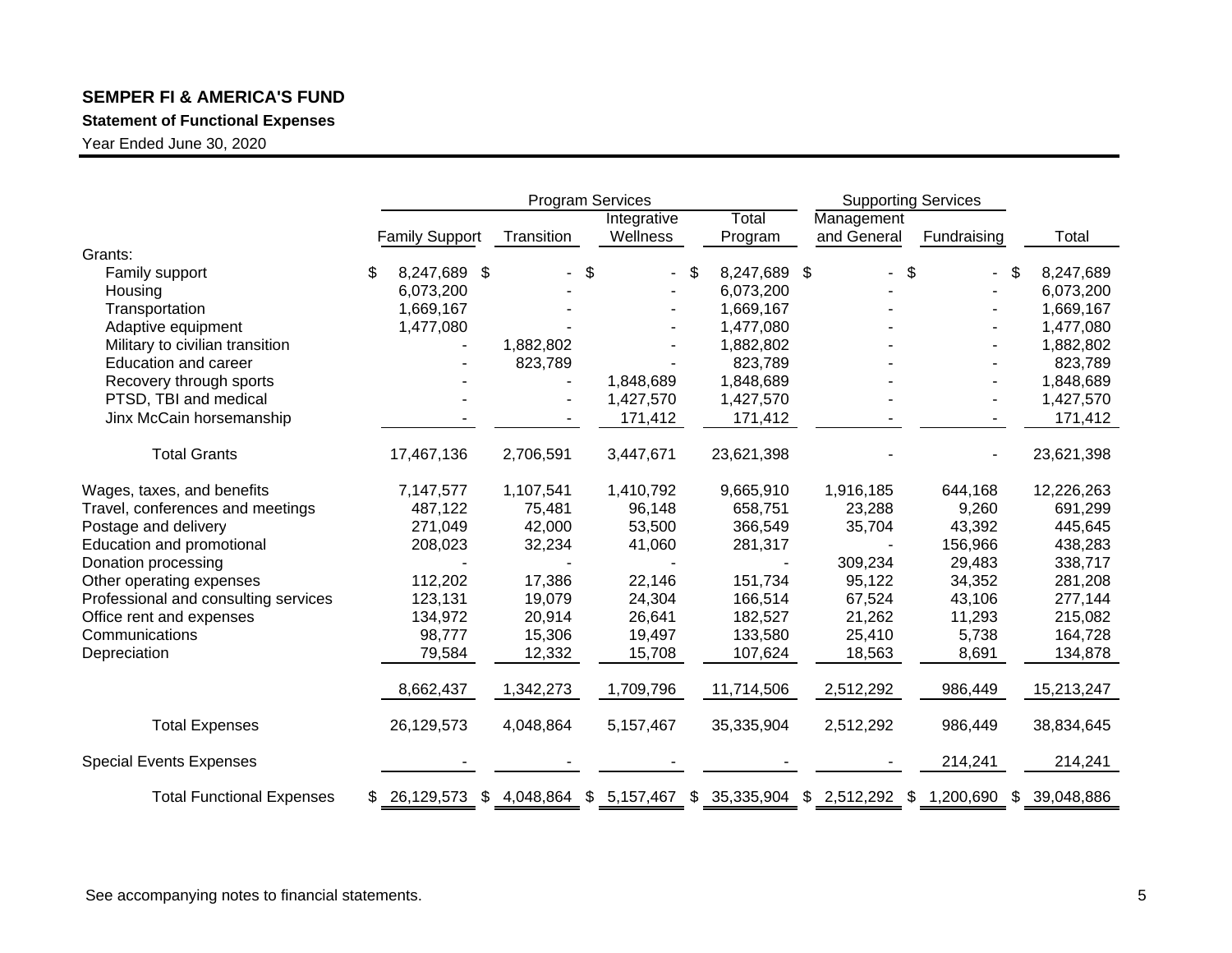# **Statement of Functional Expenses**

|                                      |                        | <b>Program Services</b> | <b>Supporting Services</b> |                         |                   |                 |            |
|--------------------------------------|------------------------|-------------------------|----------------------------|-------------------------|-------------------|-----------------|------------|
|                                      |                        |                         | Total<br>Integrative       |                         | Management        |                 |            |
|                                      | <b>Family Support</b>  | Transition              | Wellness                   | Program                 | and General       | Fundraising     | Total      |
| Grants:                              |                        |                         |                            |                         |                   |                 |            |
| Family support                       | 7,615,171 \$<br>\$     |                         | \$                         | 7,615,171 \$<br>\$      | \$                | \$              | 7,615,171  |
| Housing                              | 6,640,770              |                         |                            | 6,640,770               |                   |                 | 6,640,770  |
| Transportation                       | 1,781,471              |                         |                            | 1,781,471               |                   |                 | 1,781,471  |
| Adaptive equipment                   | 1,245,924              |                         |                            | 1,245,924               |                   |                 | 1,245,924  |
| Military to civilian transition      |                        | 1,798,964               |                            | 1,798,964               |                   |                 | 1,798,964  |
| <b>Education and career</b>          |                        | 1,294,905               |                            | 1,294,905               |                   |                 | 1,294,905  |
| Recovery through sports              |                        |                         | 1,903,634                  | 1,903,634               |                   |                 | 1,903,634  |
| PTSD, TBI and medical                |                        |                         | 1,617,254                  | 1,617,254               |                   |                 | 1,617,254  |
| Jinx McCain horsemanship             |                        |                         | 216,066                    | 216,066                 |                   |                 | 216,066    |
| <b>Total Grants</b>                  | 17,283,336             | 3,093,869               | 3,736,954                  | 24,114,159              |                   |                 | 24,114,159 |
| Wages, taxes, and benefits           | 5,060,255              | 905,830                 | 1,094,114                  | 7,060,199               | 1,698,280         | 545,270         | 9,303,749  |
| Travel, conferences and meetings     | 506,844                | 90,730                  | 109,588                    | 707,162                 | 37,208            | 17,580          | 761,950    |
| Postage and delivery                 | 231,994                | 41,529                  | 50,161                     | 323,684                 | 33,515            | 34,208          | 391,407    |
| Education and promotional            | 175,956                | 31,498                  | 38,045                     | 245,499                 |                   | 134,133         | 379,632    |
| Professional and consulting services | 167,826                | 30,042                  | 36,287                     | 234,155                 | 76,576            | 64,291          | 375,022    |
| Donation processing                  |                        |                         |                            |                         | 287,245           | 34,811          | 322,056    |
| Other operating expenses             | 94,795                 | 16,969                  | 20,496                     | 132,260                 | 91,602            | 24,672          | 248,534    |
| Office rent and expenses             | 143,772                | 25,736                  | 31,086                     | 200,594                 | 28,359            | 13,667          | 242,620    |
| Communications                       | 93,399                 | 16,719                  | 20,194                     | 130,312                 | 24,729            | 5,584           | 160,625    |
| Depreciation                         | 80,886                 | 14,479                  | 17,489                     | 112,854                 | 27,339            | 9,898           | 150,091    |
|                                      | 6,555,727              | 1,173,532               | 1,417,460                  | 9,146,719               | 2,304,853         | 884,114         | 12,335,686 |
| <b>Total Expenses</b>                | 23,839,063             | 4,267,401               | 5,154,414                  | 33,260,878              | 2,304,853         | 884,114         | 36,449,845 |
| <b>Special Events Expenses</b>       |                        |                         |                            |                         |                   | 277,404         | 277,404    |
| <b>Total Functional Expenses</b>     | 23,839,063<br>\$<br>\$ | 4,267,401               | \$                         | 5,154,414 \$ 33,260,878 | \$2,304,853<br>\$ | 1,161,518<br>\$ | 36,727,249 |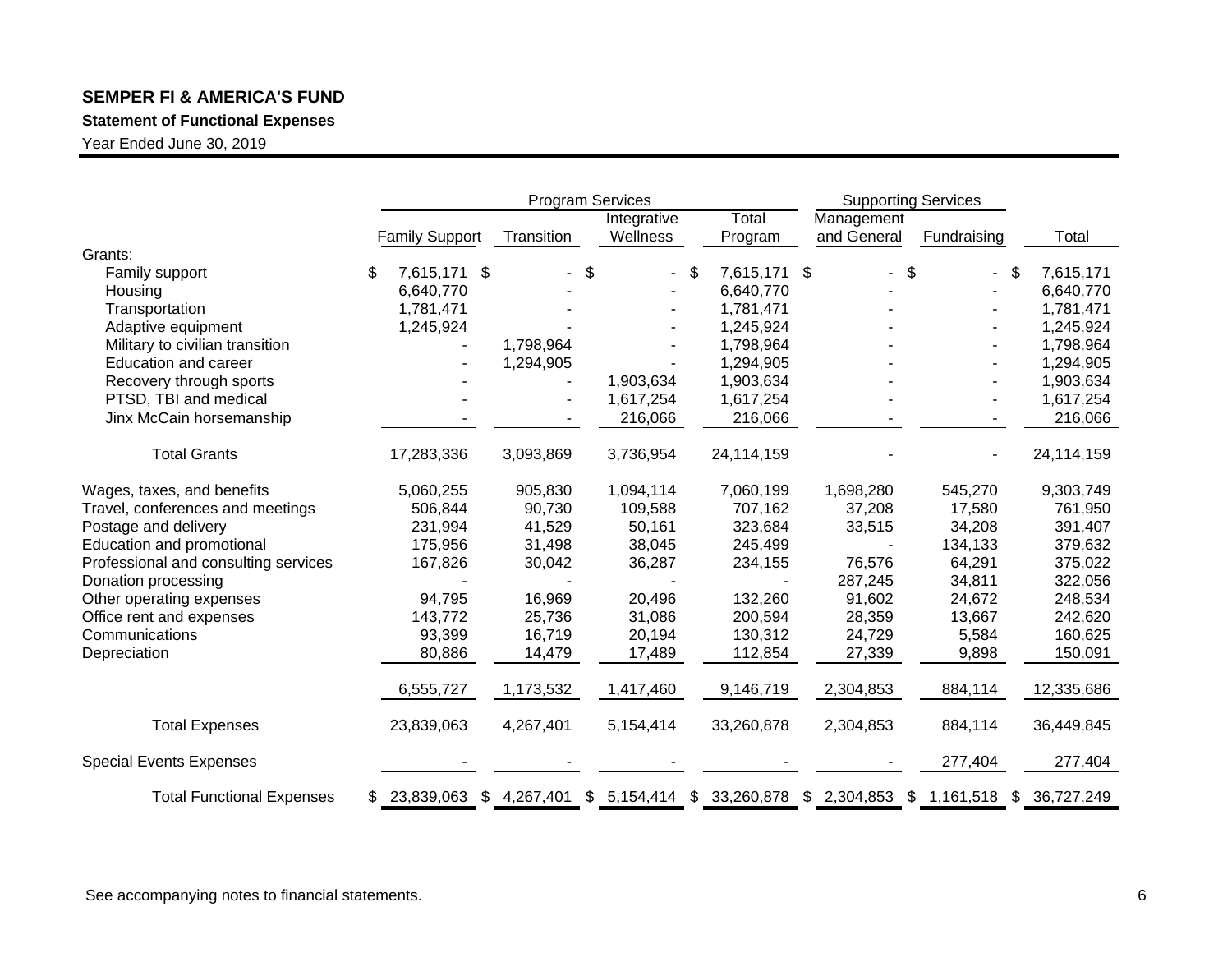# **Statements of Cash Flows**

Years Ended June 30, 2020 and 2019

|                                                                                                                                                                                                                                                   | 2020                                                                             | 2019                                                                  |
|---------------------------------------------------------------------------------------------------------------------------------------------------------------------------------------------------------------------------------------------------|----------------------------------------------------------------------------------|-----------------------------------------------------------------------|
| Cash Flows from Operating Activities:<br>Cash received from donors and others<br>Payments received on unconditional promises to give<br>Cash received from investment earnings, net<br>Cash paid to employees and vendors<br>Cash paid for grants | \$<br>24,389,796 \$<br>14,450,000<br>603,841<br>(14, 552, 075)<br>(23, 135, 015) | 25,608,437<br>12,850,000<br>511,521<br>(13,065,494)<br>(23, 626, 267) |
| Net Cash Provided by Operating Activities                                                                                                                                                                                                         | 1,756,547                                                                        | 2,278,197                                                             |
| Cash Flows from Investing Activities:<br>Purchases of investments<br>Proceeds on sales of investments<br>Purchases of property and equipment                                                                                                      | (8,523,524)<br>4,500,771<br>(57,018)                                             | (9,372,379)<br>7,370,891<br>(44, 300)                                 |
| Net Cash Used by Investing Activities                                                                                                                                                                                                             | (4,079,771)                                                                      | (2,045,788)                                                           |
| Cash Flows Provided by Financing Activities:<br>Issuance of note payable                                                                                                                                                                          | 1,906,100                                                                        |                                                                       |
| Net Increase (Decrease) in Cash and Cash Equivalents                                                                                                                                                                                              | (417, 124)                                                                       | 232,409                                                               |
| Cash and Cash Equivalents, beginning                                                                                                                                                                                                              | 1,061,197                                                                        | 828,788                                                               |
| Cash and Cash Equivalents, ending                                                                                                                                                                                                                 | \$<br>644,073<br>$\boldsymbol{\theta}$                                           | 1,061,197                                                             |
| Reconciliation of change in net assets to net cash provided by<br>operating activities:<br>Increase in net assets<br>Adjustments to reconcile increase in net assets<br>to net cash provided by operating activities:                             | \$<br>913,309 \$                                                                 | 3,138,739                                                             |
| Unrealized gains on investments<br>Donated investments<br>Other in-kind donations of assets<br>Assets distributed as grants<br>Depreciation<br>Changes in operating assets and liabilities:                                                       | (28, 218)<br>(242, 853)<br>(453, 707)<br>453,707<br>134,878                      | (574, 870)<br>(212, 373)<br>(302, 500)<br>402,600<br>150,091          |
| Accounts receivable<br>Unconditional promises to give<br>Prepaid expenses<br>Accounts payable<br>Accrued expenses                                                                                                                                 | 12,334<br>450,000<br>634,151<br>(369, 380)<br>252,326                            | 14,340<br>500,000<br>(1,030,619)<br>308,298<br>(115,509)              |
| Net Cash Provided by Operating Activities                                                                                                                                                                                                         | \$<br>1,756,547<br>\$                                                            | 2,278,197                                                             |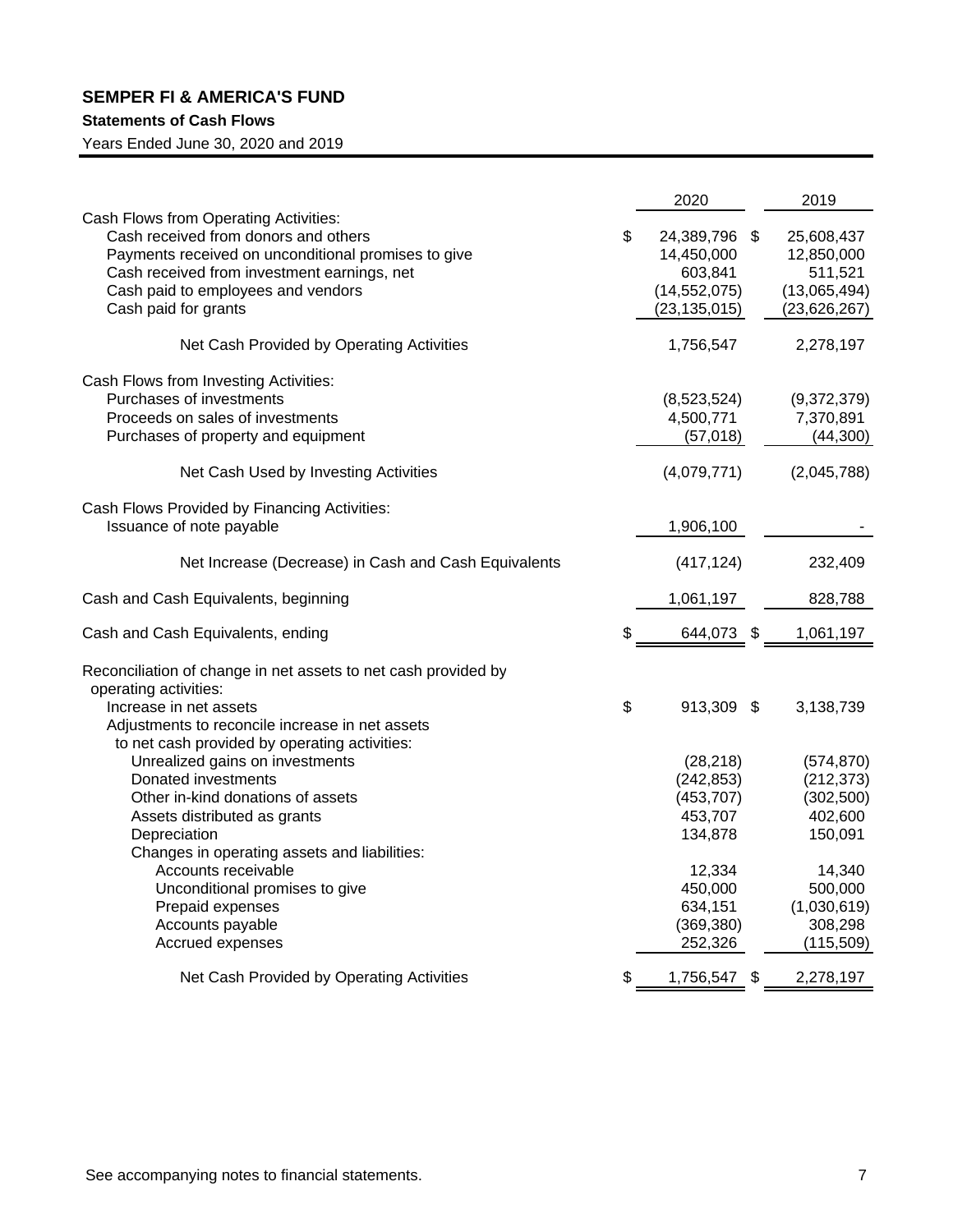Years Ended June 30, 2020 and 2019

# **Note 1 - Organization and Summary of Significant Accounting Policies**

#### Nature of Activities

The Injured Marine Semper Fi Fund changed its name on October 12, 2020 to Semper Fi & America's Fund (Organization). The Organization is a tax-exempt organization incorporated in the State of California in 2004. The Organization is dedicated to providing immediate financial assistance and lifetime support to combat wounded, critically ill and catastrophically injured service members and veterans of all branches of the U.S. Armed Forces and their families. The Organization delivers the resources they need during recovery and transition back to their communities, working to ensure no one is left behind. The primary source of income is from donor contributions. Since its inception in 2004, the Organization has assisted 25,000 service members, veterans and their families with \$224,000,000 in grants.

The Organization offers vital, life-changing support through a broad spectrum of services designed to meet the complex needs of wounded, ill, and injured service members and their families during hospitalization, recovery, and transition back into the local community. Support is provided through three key areas of assistance – Service Member and Family Support, Transition, and Integrative Wellness.

#### Service Member and Family Support Program

The Service Member and Family Support Program provides direct financial assistance for expenses that are most pressing during hospitalization and recovery. The program continues to offer specialized support to improve the lives of veterans and their families once they return home. Areas of assistance offered through this program include bedside support; adaptive housing, transportation, and equipment; help for Vietnam veterans through its LCpl Parsons Welcome Home Fund; assistance for children and caregivers; as well as relief in times of crisis, disaster, and emergency.

#### Transition Program

The Transition Program focuses on helping veterans connect with their communities by providing a wide range of education and career assistance, including an Apprenticeship Program, one-on-one mentorship, and opportunities to engage with fellow veterans. This program provides our veterans with the skills and resources needed to succeed in the next phases of their lives.

#### Integrative Wellness Program

The Integrative Wellness Program applies a holistic approach to long-term health, providing tools to improve body, mind, and spirit. The program fosters healing in a powerful and sustaining way through innovative technologies to support post-traumatic stress disorder and traumatic brain injury recovery. Programming includes neurofeedback, adaptive sports, a horsemanship program, service dogs through Tim & Sandy Day Canine Companions, and work with therapeutic arts and music.

#### New Accounting Pronouncements

In May 2014, the Financial Accounting Standards Board (FASB) issued ASU 2014-09, *Revenue from Contracts with Customers (Topic 606)*. This standard update, along with related subsequently issued updates, clarifies the principles for recognizing revenue and develops a common revenue standard under accounting principles generally accepted in the United States of America (US GAAP). During the year ended June 30, 2020, the Organization adopted ASU 2014-09, *Revenue from Contracts with Customers (Topic 606)*.

In June 2018, the FASB issued ASU 2018-08, *Clarifying the Scope and the Accounting Guidance for Contributions Received and Contributions Made (Topic 958)*. This standard update clarifies and improves the scope and the accounting guidance for contributions received and contributions made under US GAAP. During the year ended June 30, 2020, the Organization adopted ASU 2018-08, *Clarifying the Scope and the Accounting Guidance for Contributions Received and Contributions made (Topic 958)*.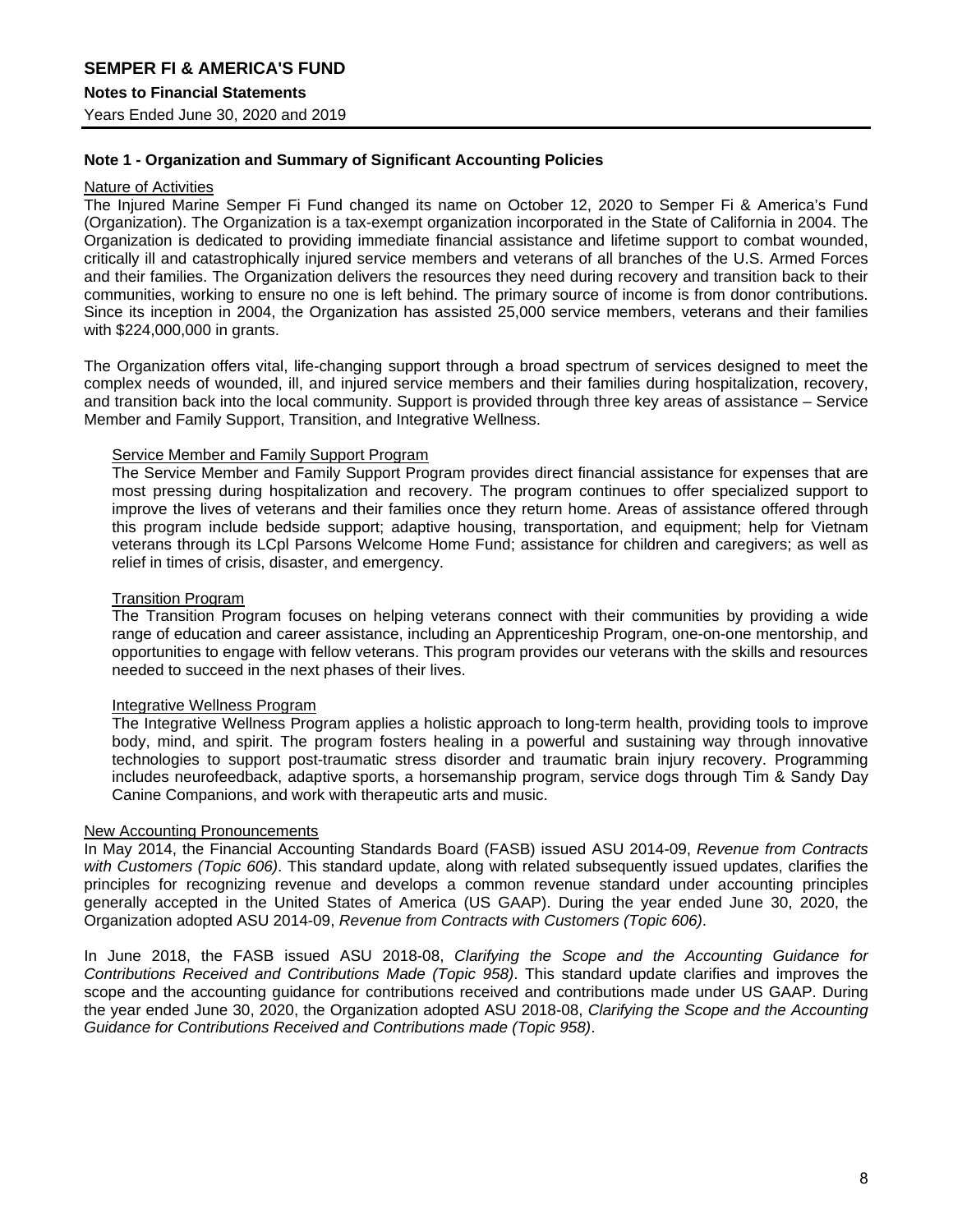### **Note 1 - Organization and Summary of Significant Accounting Policies, continued**

#### Financial Statement Presentation

The financial statements of the Organization have been prepared in accordance with US GAAP, which require the Organization to report information regarding its financial position and activities according to the following net asset classifications:

*Net assets without donor restrictions* – Net assets that are not subject to donor-imposed restrictions and may be expended for any purpose in performing the primary objectives of the Organization. These net assets may be used at the discretion of the Organization's management and the board of directors.

*Net assets with donor restrictions* – Net assets subject to stipulations imposed by donors, and grantors. Some donor restrictions are temporary in nature; those restrictions will be met by actions of the Organization or by the passage of time. Other donor restrictions are perpetual in nature, whereby the donor has stipulated the funds be maintained in perpetuity.

#### Use of Estimates

The preparation of financial statements in conformity with generally accepted accounting principles requires management to make estimates and assumptions that affect certain reported amounts and disclosures. Accordingly, actual results could differ from those estimates.

#### Fair Value of Financial Instruments

The Organization's financial instruments, none of which are held for trading purposes, including cash, investments, receivables, and accounts payable. The Organization estimates that the fair value of all of these nonderivative financial instruments at June 30, 2020 and 2019 approximates the aggregate carrying values of its financial instruments recorded in the accompanying statements of financial position.

#### Cash and Cash Equivalents

The Organization considers all highly liquid investments with an initial maturity of three months or less to be cash equivalents.

#### Accounts Receivable

Accounts receivable are recorded at estimated net realizable value. Receivables are written off when the Organization determines an account is uncollectible. There were no write-offs in the fiscal years ended June 30, 2020 and 2019. Past due status is determined based on a review of the amounts recorded and the expected collection of these amounts. No allowance for doubtful accounts is deemed necessary as of June 30, 2020 and 2019 as management has determined that all amounts are deemed collectible.

#### Investments

Realized and unrealized gains and losses are included in the change in net assets in the accompanying statements of activities and changes in net assets. Investment income and gains restricted by a donor are reported as increases in net assets with donor restrictions until they are appropriated for use in accordance with the agreements.

#### Unconditional Promises to Give

When a donor has unconditionally promised to contribute funds to the Organization in future periods, the Organization recognizes an unconditional promise to give. Promises to give expected to be collected within one year are recorded as support and a receivable at net realizable value. Promises to give expected to be collected in future years are recorded as support and a receivable at the present value of expected future cash flows. Discounts on those amounts are computed using interest rates applicable to the years in which the promises are received. Amortization of discounts is included in contribution revenue.

An allowance for uncollectible pledges receivable, if any, is provided based upon management's judgment, including such factors as prior collection history, type of contribution and nature of fundraising activity. No allowance for doubtful promises to give is deemed necessary as of June 30, 2020 and 2019 as management has determined all amounts are deemed collectible.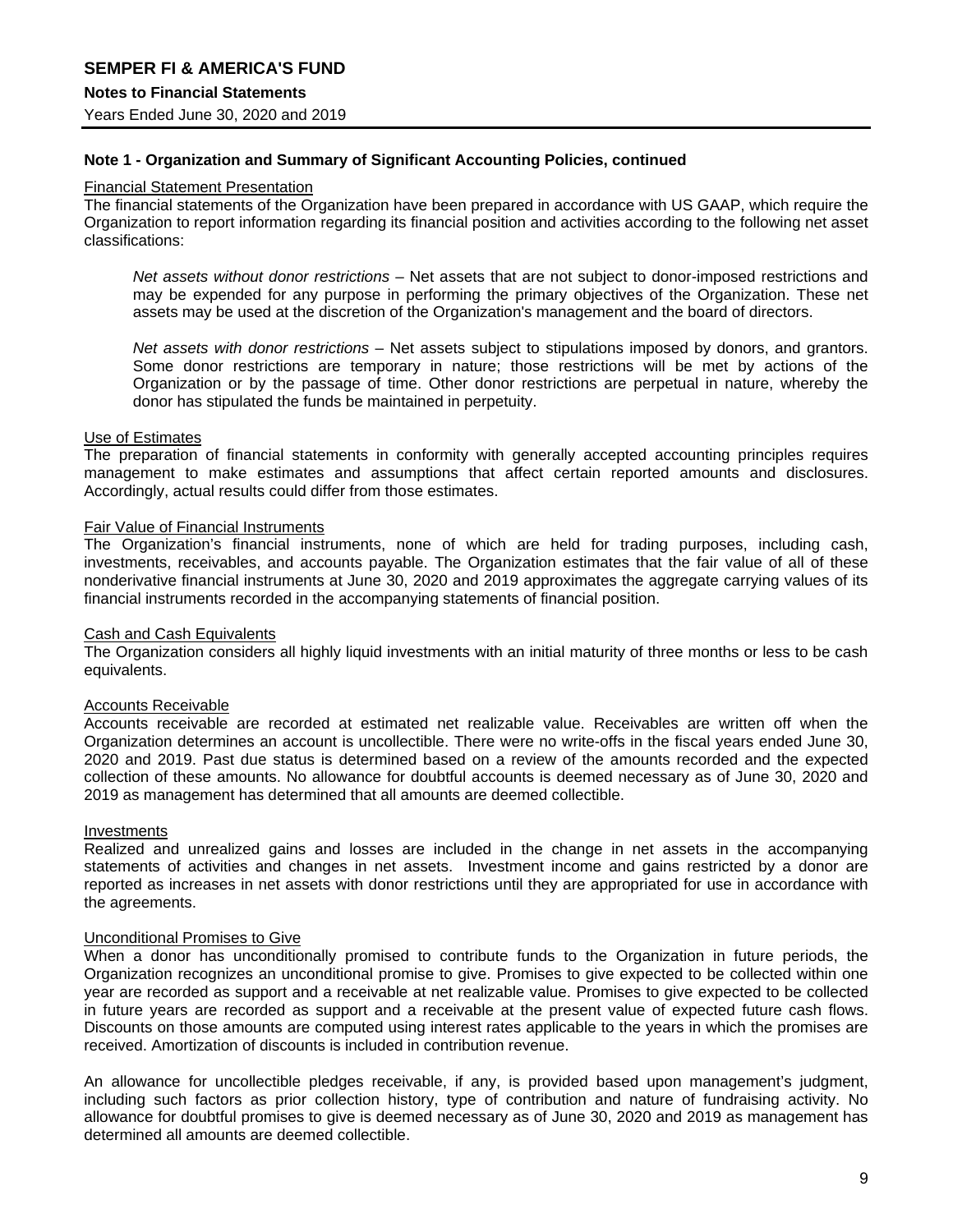#### **Notes to Financial Statements**

Years Ended June 30, 2020 and 2019

## **Note 1 - Organization and Summary of Significant Accounting Policies, continued**

#### Prepaid Expenses

Prepaid expenses include items such as insurance, promotional and educational materials, event costs and other items to be used in future periods. Purchased items are valued at the lower of cost (first-in, first-out method) or market. Prepaid expenses also include gift cards and computer equipment that are purchased or donated for distribution as grants to service members. Donated items are recorded at the estimated fair market value at the date of the gift.

#### Property and Equipment

The Organization capitalizes all expenditures for property, equipment, software, and website design equal to or in excess of \$1,000. Equipment and improvements are recorded at cost or at estimated fair value at date of gift if donated. Expenditures for maintenance and repairs are charged against operations. Depreciation is provided on a straight-line basis over the estimated useful lives of the assets of two to five years.

## Revenue Recognition

*Contributions -* Contributions received are recorded as net assets without donor restrictions or net assets with donor restrictions, depending on the existence and/or nature of any donor-imposed restrictions. Donor restricted contributions are reported as an increase in net assets with donor restrictions, depending on the nature of restriction. When a restriction expires (that is, when a stipulated time restriction ends or purpose restriction is accomplished), net assets with donor restrictions are reclassified to net assets without donor restrictions and reported in the statements of activities as net assets released from restrictions.

*In-kind contributions* – In-kind contributions consist of donated use of facilities, donated assets, donated supplies and donated services. Donated services are recognized in the statements of activities if the services (a) create or enhance nonfinancial assets or (b) require specialized skills, are performed by people with those skills, and would otherwise be purchased by the Organization.

#### Functional Allocation of Expenses

The financial statements report certain categories of expenses that are attributable to more than one program or supporting function. Therefore, these expenses are allocated on a reasonable basis that is consistently applied, as follows. Employee wages, benefits and taxes are allocated based on each person's job duties. Office rent and expenses and communication systems are allocated using the overall employee allocation. Travel, professional services, postage and delivery, other business costs, and educational and promotional are allocated based on the purpose of each expenditure. Donation processing is allocated to Management and General except for costs for peer-to-peer fundraising websites that are allocated to fundraising. Depreciation is allocated based on the purpose and usage of each asset.

#### Income Taxes

The Organization is exempt from income tax under Section 501(c)(3) of the Internal Revenue Code and section 23701(d) of the California Revenue and Taxation code. The Organization, however, may be subject to tax on income which is not related to its exempt purpose. For the years ended June 30, 2020 and 2019, no such unrelated business taxable income was reported and, therefore, no provision for income taxes has been made.

The Organization follows accounting standards generally accepted in the United States of America related to the recognition of uncertain tax positions. The Organization recognizes accrued interest and penalties associated with uncertain tax positions as part of the statement of activities when applicable. Management has determined that the Organization has no uncertain tax positions at June 30, 2020 and 2019 and therefore no amounts have been accrued.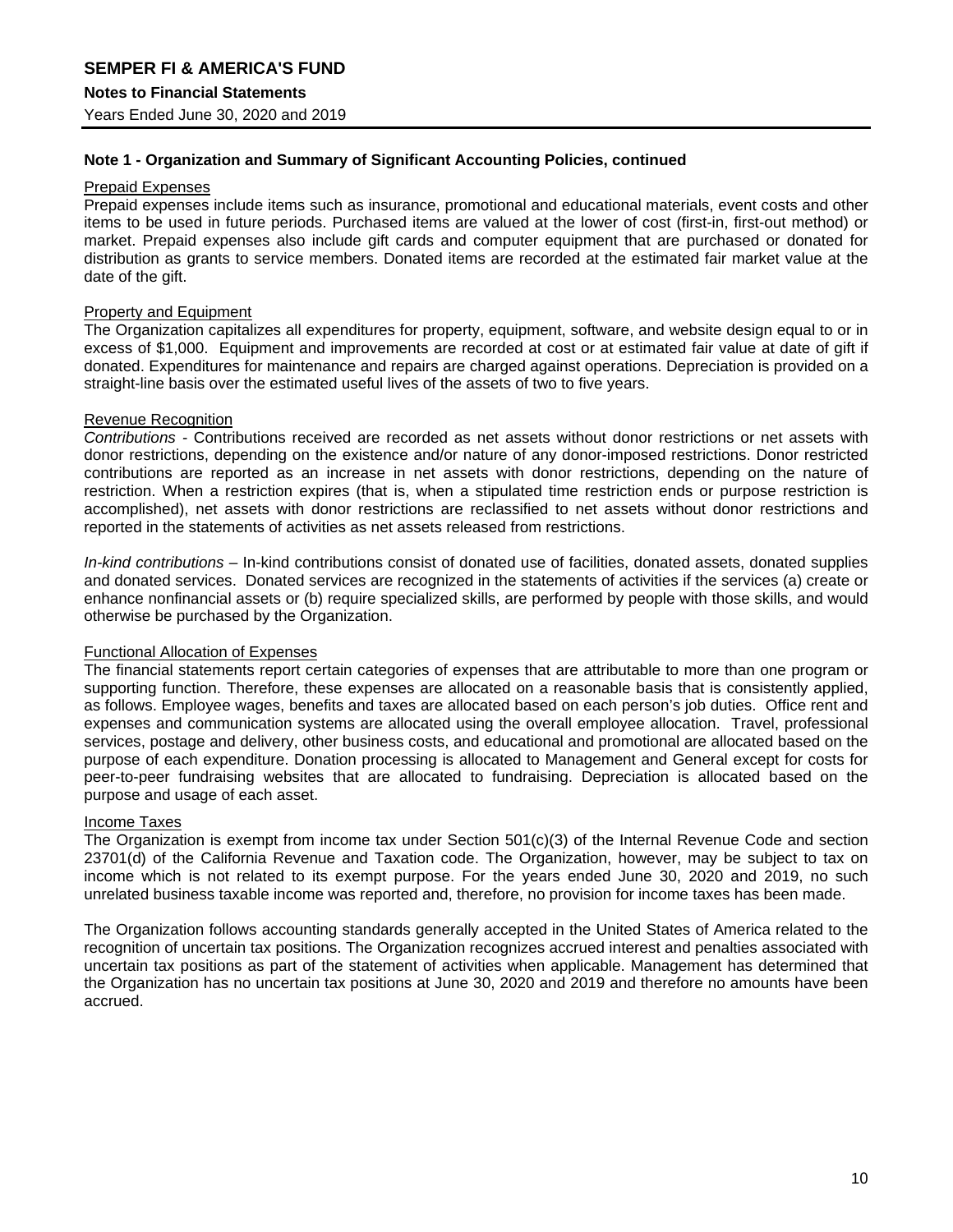Years Ended June 30, 2020 and 2019

## **Note 1 - Organization and Summary of Significant Accounting Policies, continued**

#### Future Accounting Standards

The FASB has issued a substantial ASU which will become effective in future years.

In February 2016, the FASB issued ASU No. 2016-02 *Leases*. The primary change in GAAP addressed by ASU 2016-02 is the requirement for a lessee to recognize on the statements of financial position a liability to make lease payments ("lease liability") and a right-of-use asset representing its right to use the underlying asset for the lease term. ASU 2016-02 also requires qualitative and quantitative disclosures to enable users of the financial statements to assess the amount, timing, and uncertainty of cash flows arising from leases. ASU 2016-02 is effective for fiscal years beginning after December 15, 2021. Lessees must apply a modified retrospective transition approach for leases existing at, or entered into after, the beginning of the earliest comparative period presented in the financial statements. Although there are optional practical expedients that entities may elect to apply. The Organization is evaluating the effect that the provisions of ASU 2016-02 will have on its financial statements and related disclosures.

## Subsequent Events

In December 2019, a novel strain of coronavirus (COVID-19) was reported in Wuhan, China. On March 11, 2020 the World Health Organization declared COVID-19 a global pandemic and recommended containment and mitigation measures worldwide. The COVID-19 outbreak in the United States has caused business disruption through mandated and voluntary closing of businesses and shelter in place orders. In response, the U.S. Government enacted the Coronavirus Aid, Relief, and Economic Security (CARES) Act, which includes significant provisions to provide relief and assistance to affected organizations. The Organization received a Paycheck Protection Program (PPP) loan through the CARES Act discussed in Note 6. While the disruption is currently expected to be temporary, there is considerable uncertainty around the duration of business closures, shelter-inplace orders, and the ultimate impact of the CARES Act and other governmental initiatives. As of the date of this report, this matter has not had a significant, adverse impact on the Organization. However, the future financial impact and duration cannot be reasonably estimated at this time.

The Organization has evaluated subsequent events through December 1, 2020, which is the date the financial statements were available to be issued.

# **Note 2 - Liquidity and Availability**

The Organization maintains a Liquidity Management Plan and also an Investment Policy that strive to balance the goals of (1) making sufficient funds available to meet near-term expenses, while (2) investing in securities with diversified risk, reasonable return and high marketability.

Funds for near-term expenses are maintained in a combination of cash and short-term, highly rated fixed income securities. The remaining funds are invested in a combination of longer-term fixed income securities and equities with the goal of providing a higher rate of return as compared to the near-term investments.

The Organization's board establishes investment policy guidelines. Implementation of these guidelines and the resultant investing of funds is performed by a professional, outside investment manager. As part of the annual budget process, the board reviews management's estimates of projected revenues and expenses, cash flow, and financial assets for the coming fiscal year to determine near-term and longer-term funding requirements. An important consideration in the review process is the highly seasonal nature of the Organization's donations, which causes the Organization to need highly liquid funds available for much of the year.

The following reflects the Organization's financial assets as of the balance sheet date, reduced by amounts not available for general use because of contractual or donor-imposed restriction within one year of the balance sheet date. Amounts already appropriated form the donor-restricted endowment for general expenditure within one year of the balance sheet date have not been subtracted as unavailable.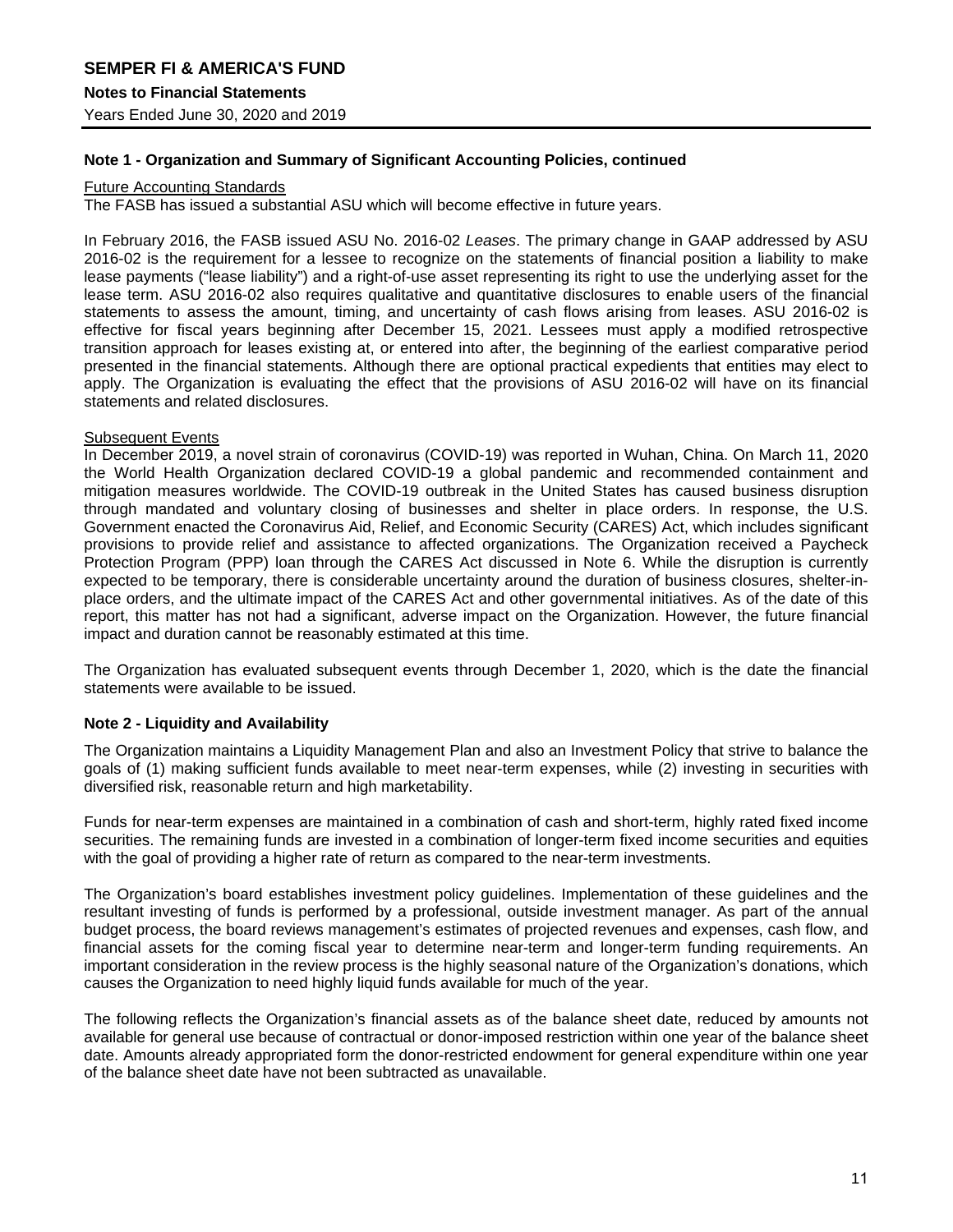### **Notes to Financial Statements**

Years Ended June 30, 2020 and 2019

# **Note 2 - Liquidity and Availability, continued**

|                                                                     | 2020                | 2019        |
|---------------------------------------------------------------------|---------------------|-------------|
| Cash and cash equivalents                                           | \$<br>644,073 \$    | 1,061,197   |
| Accounts receivable                                                 | 97,833              | 110,167     |
| Investments                                                         | 27,333,499          | 23,039,675  |
| Unconditional promises to give                                      | 6,400,000           | 6,850,000   |
| <b>Total Financial Assets</b>                                       | 34,475,405          | 31.061.039  |
| Less amounts not available to be used within one year:              |                     |             |
| Restricted by donor with time restrictions                          | (1,200,000)         |             |
| Donor restricted endowment funds held in perpetuity                 | (3,273,691)         | (3,273,691) |
| Endowment earnings unavailable due to spending limits               | (135, 539)          | (14, 742)   |
| Financial Assets Available for General Expenditures Within One Year | \$<br>29,866,175 \$ | 27,772,606  |

## **Note 3 - Fair Value and Investments**

Fair value accounting standards define fair value, establish a framework for measuring fair value, outline a fair value hierarchy based on inputs used to measure fair value and enhance disclosure requirements for fair value measurements. The fair value hierarchy distinguishes between market participant assumptions based on market data obtained from sources independent of the reporting entity (observable inputs that are classified within Level 1 or 2 of the hierarchy) and the reporting entity's own assumptions about market participant assumptions (unobservable inputs classified within Level 3 of the hierarchy).

Level 1 inputs are quoted prices in active markets for identical investments that the investment manager has the ability to access at the measurement date.

Level 2 inputs are inputs other than quoted prices included within Level 1 that are observable for the investment, either directly or indirectly.

Level 3 inputs are unobservable inputs for the investment.

A financial instrument's categorization within the valuation hierarchy is based upon the lowest level of input that is significant to the fair value measurement.

The following is a description of the valuation methodologies used for assets measured at fair value. There have been no changes in the methodologies used at June 30, 2020 and 2019.

Cash and equivalents: Reported at cost plus earned interest, which approximates market prices.

Equity and bond mutual funds and exchange traded funds (ETF): Valued at the closing price reported on the active market on which the individual securities are traded.

Corporate bonds: Valued at fair value by discounting the related cash flows based on current yields of similar instruments with comparable characteristics, as provided by a third party using computerized valuation formula. If quoted market prices are not available, then fair market values are estimated using the most recent bid prices in the over-the-counter market in which the individual securities are traded and adjusted for other factors, such as interest rates, credit, etc., as determined by the broker and/or custodian.

Fixed Income Securities: Reported at cost plus earned interest, which approximates market prices.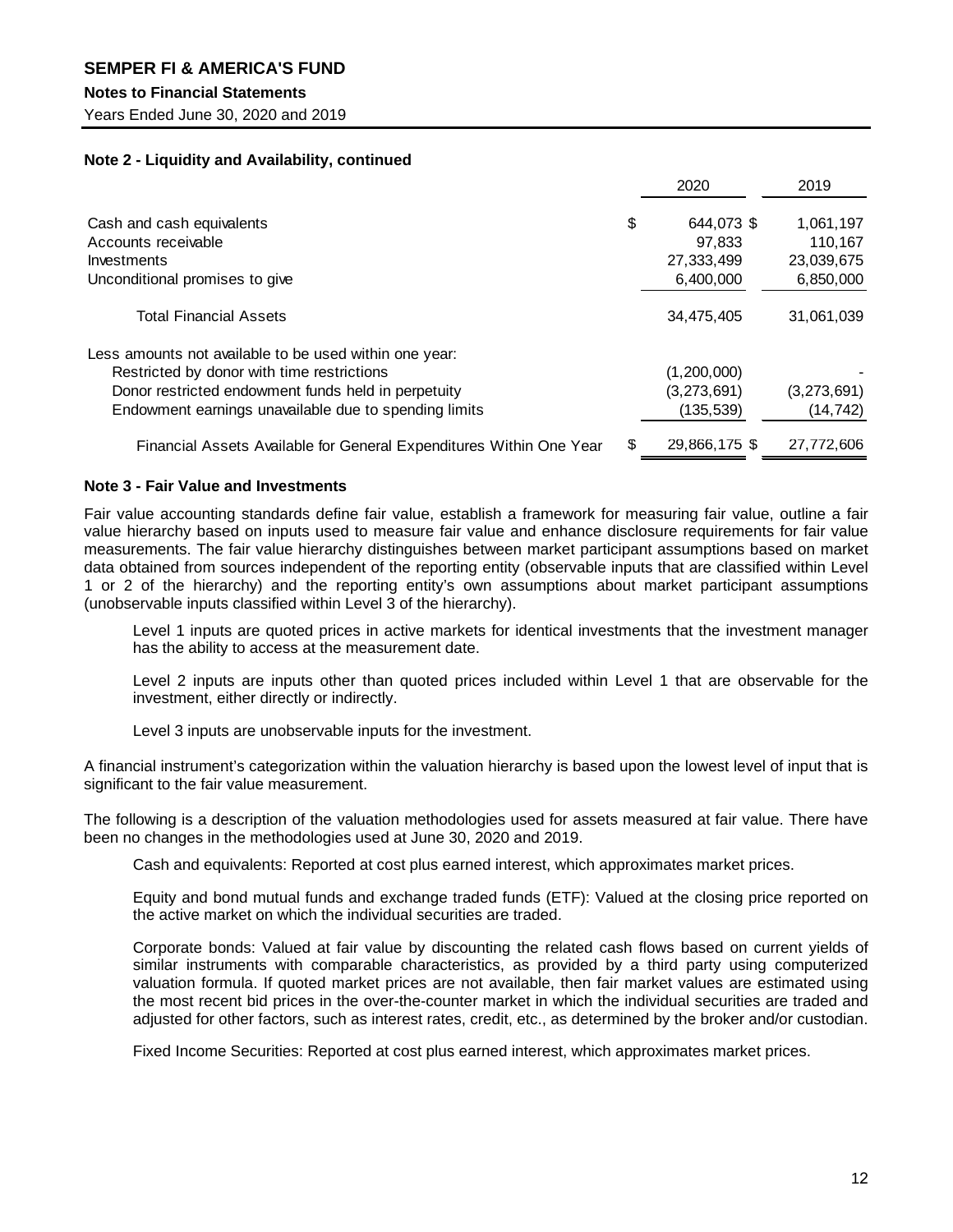#### **Notes to Financial Statements**

Years Ended June 30, 2020 and 2019

# **Note 3 - Fair Value and Investments, continued**

The fair market value of investments is categorized as follows:

|                               | Assets at Fair Value as of June 30, 2020 |            |    |               |         |            |
|-------------------------------|------------------------------------------|------------|----|---------------|---------|------------|
|                               |                                          | Level 1    |    | Level 2       | Level 3 | Total      |
| Cash and cash equivalents     | \$                                       | 5,383,186  | \$ | \$            | \$      | 5,383,186  |
| Equity Mutual Funds and ETFs: |                                          |            |    |               |         |            |
| Large blend                   |                                          | 2,837,800  |    |               |         | 2,837,800  |
| Large value                   |                                          | 938,155    |    |               |         | 938,155    |
| Mid-cap blend                 |                                          | 615,143    |    |               |         | 615,143    |
| Small blend                   |                                          | 613,253    |    |               |         | 613,253    |
| Foreign large value           |                                          | 610,538    |    |               |         | 610,538    |
| Large growth                  |                                          | 453,357    |    |               |         | 453,357    |
| Real estate                   |                                          | 272,440    |    |               |         | 272,440    |
| Foreign large blend           |                                          | 272,266    |    |               |         | 272,266    |
| <b>Utilities</b>              |                                          | 262,429    |    |               |         | 262,429    |
| Diversified emerging markets  |                                          | 250,002    |    |               |         | 250,002    |
| Small value                   |                                          | 246,097    |    |               |         | 246,097    |
| Global real estate            |                                          | 210,486    |    |               |         | 210,486    |
| Foreign small value           |                                          | 190,424    |    |               |         | 190,424    |
| Small growth                  |                                          | 121,166    |    |               |         | 121,166    |
| Other                         |                                          | 70,257     |    |               |         | 70,257     |
| Treasury securities           |                                          |            |    | 386,673       |         | 386,673    |
| Bond Mutual Funds and ETFs:   |                                          |            |    |               |         |            |
| Short-term bond               |                                          | 6,646,050  |    |               |         | 6,646,050  |
| Intermediate term bond        |                                          | 2,785,909  |    |               |         | 2,785,909  |
| World bond                    |                                          | 2,063,459  |    |               |         | 2,063,459  |
| Inflation protected bond      |                                          | 1,410,401  |    |               |         | 1,410,401  |
| Emerging market bond          |                                          | 694,008    |    |               |         | 694,008    |
|                               | \$                                       | 26,946,826 | \$ | 386,673<br>\$ | \$      | 27,333,499 |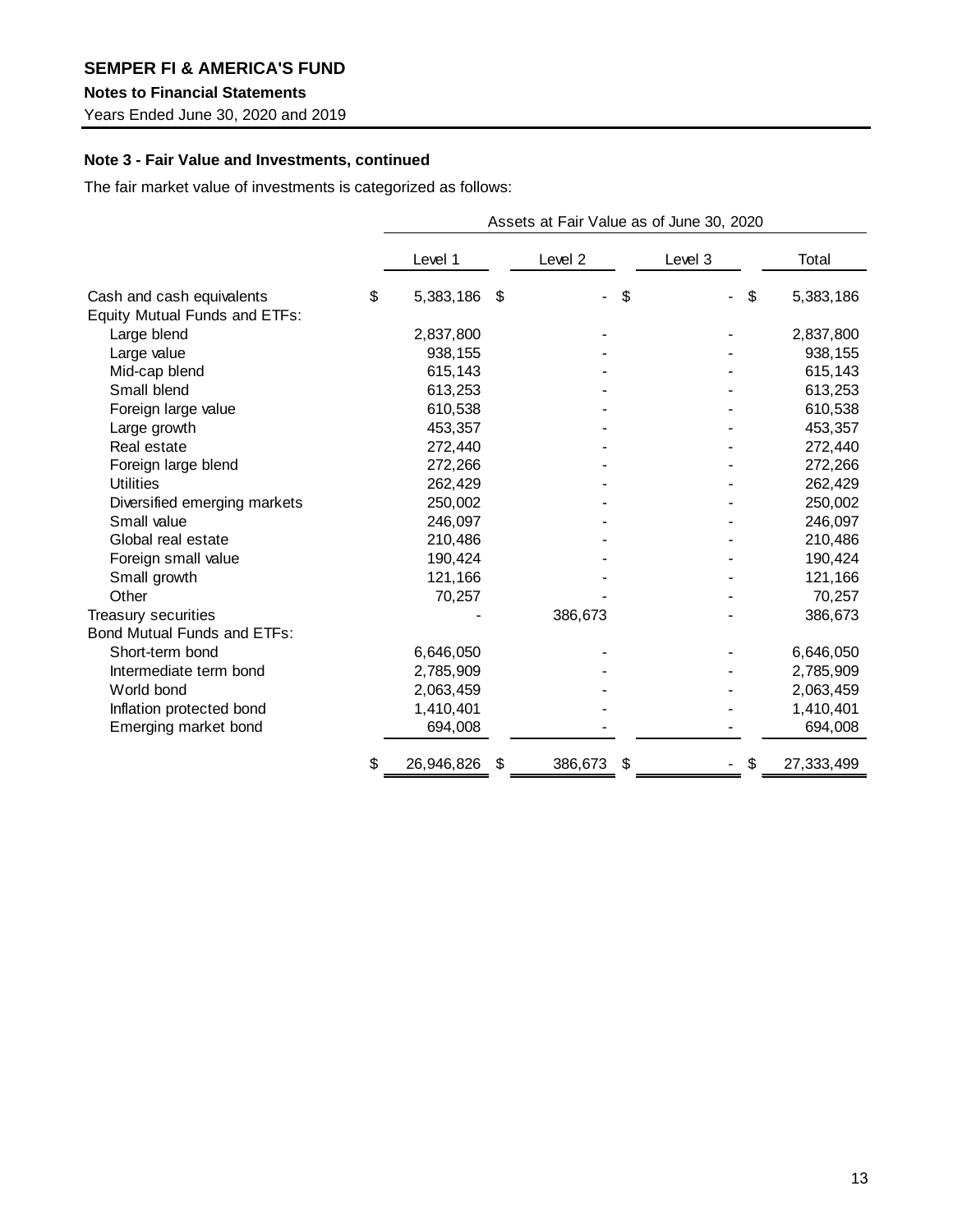## **Notes to Financial Statements**

Years Ended June 30, 2020 and 2019

|  |  |  |  | Note 3 - Fair Value and Investments, continued |  |
|--|--|--|--|------------------------------------------------|--|
|--|--|--|--|------------------------------------------------|--|

|                                 | Assets at Fair Value as of June 30, 2019 |    |         |    |         |            |
|---------------------------------|------------------------------------------|----|---------|----|---------|------------|
|                                 | Level 1                                  |    | Level 2 |    | Level 3 | Total      |
| \$<br>Cash and cash equivalents | 1,551,606                                | \$ |         | \$ | \$      | 1,551,606  |
| Equity Mutual Funds and ETFs:   |                                          |    |         |    |         |            |
| Large blend                     | 2,687,999                                |    |         |    |         | 2,687,999  |
| Large value                     | 1,189,338                                |    |         |    |         | 1,189,338  |
| Small blend                     | 547,949                                  |    |         |    |         | 547,949    |
| Mid-cap blend                   | 528,070                                  |    |         |    |         | 528,070    |
| Foreign large value             | 524,044                                  |    |         |    |         | 524,044    |
| Large growth                    | 453,903                                  |    |         |    |         | 453,903    |
| Real estate                     | 298,281                                  |    |         |    |         | 298,281    |
| Small value                     | 277,403                                  |    |         |    |         | 277,403    |
| Diversified emerging markets    | 275,310                                  |    |         |    |         | 275,310    |
| <b>Utilities</b>                | 273,239                                  |    |         |    |         | 273,239    |
| Other                           | 266,957                                  |    |         |    |         | 266,957    |
| Foreign large blend             | 256,619                                  |    |         |    |         | 256,619    |
| Foreign small value             | 240,943                                  |    |         |    |         | 240,943    |
| Global real estate              | 199,573                                  |    |         |    |         | 199,573    |
| Treasury securities             |                                          |    | 338,624 |    |         | 338,624    |
| Corporate bonds                 |                                          |    | 5,244   |    |         | 5,244      |
| Bond Mutual Funds and ETFs:     |                                          |    |         |    |         |            |
| Short-term bond                 | 6,579,679                                |    |         |    |         | 6,579,679  |
| Intermediate term bond          | 2,643,624                                |    |         |    |         | 2,643,624  |
| World bond                      | 1,930,907                                |    |         |    |         | 1,930,907  |
| Inflation protected bond        | 1,305,290                                |    |         |    |         | 1,305,290  |
| Emerging market bond            | 665,073                                  |    |         |    |         | 665,073    |
| \$                              | 22,695,807                               | \$ | 343,868 | \$ | \$.     | 23,039,675 |

#### **Note 4 - Unconditional Promises to Give**

Unconditional promises to give consist of the following at June 30:

|                                                 |    | 2020                        | 2019                                  |
|-------------------------------------------------|----|-----------------------------|---------------------------------------|
| Due within one year<br>Due in one to five years | \$ | $5,200,000$ \$<br>1,200,000 | 6,850,000<br>$\overline{\phantom{a}}$ |
|                                                 | \$ | 6,400,000 \$                | 6,850,000                             |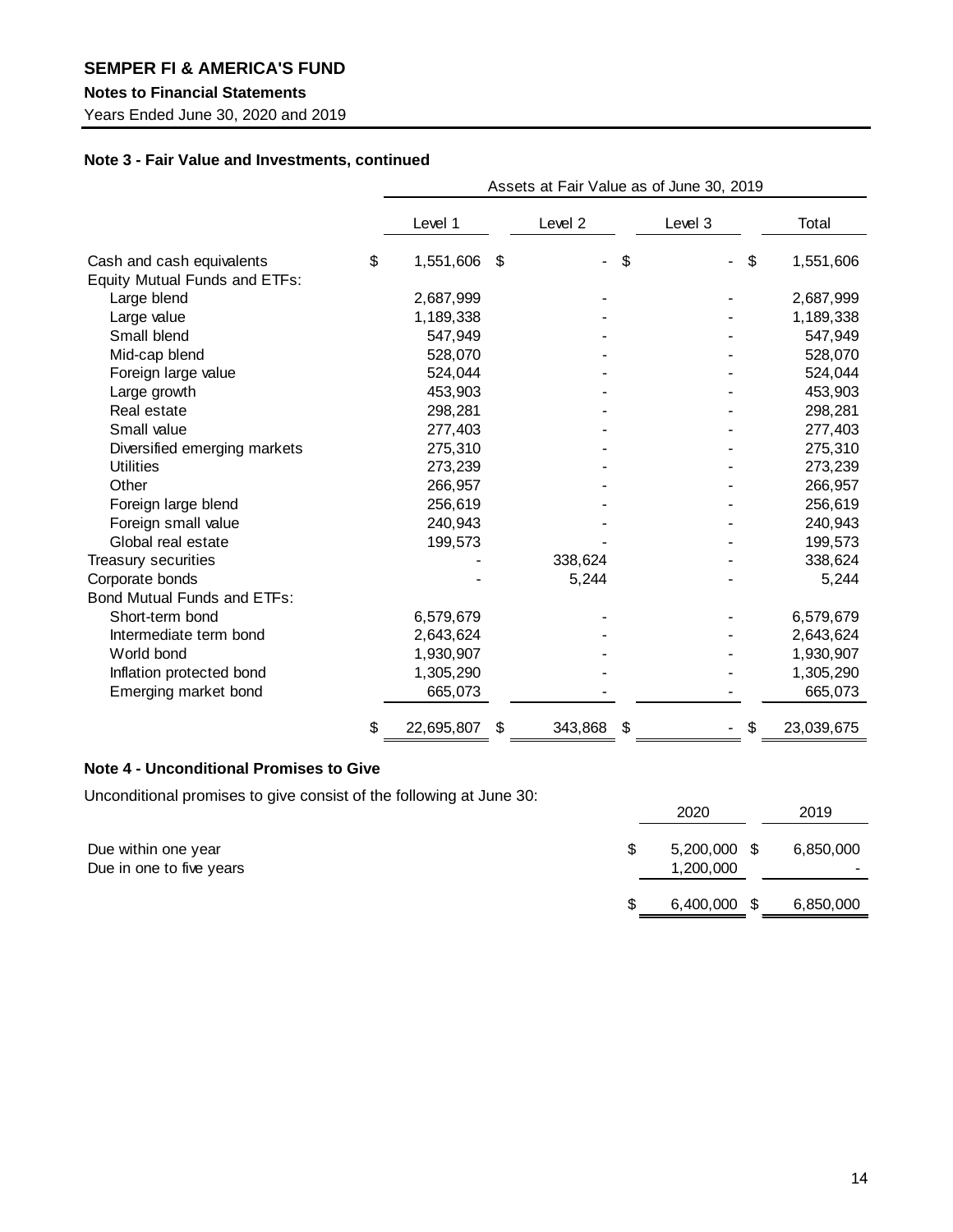## **Notes to Financial Statements**

Years Ended June 30, 2020 and 2019

# **Note 5 - Property and Equipment**

Property and equipment consists of the following at June 30:

| 2020             | 2019      |
|------------------|-----------|
| \$<br>74,141 \$  | 74,141    |
| 125,650          | 162,744   |
| 168,069          | 168,069   |
| 160,900          | 240,900   |
| 528,760          | 645,854   |
| (347,750)        | (386,984) |
| \$<br>181,010 \$ | 258,870   |
|                  |           |

Depreciation expense was \$134,878 and \$150,091 for the years ended June 30, 2020 and 2019, respectively.

# **Note 6 – Note Payable**

On May 4, 2020, the Organization received loan proceeds in the amount of \$1,906,100 under the PPP. The PPP, established as part of the CARES Act, provides for loans to qualifying businesses for amounts up to 2.5 times of the average monthly payroll expenses of the qualifying business. The loans and accrued interest are forgivable after twenty-four weeks as long as the borrower uses the loan proceeds for eligible purposes, including payroll, benefits, rent and utilities, and maintains its payroll levels. The amount of loan forgiveness will be reduced if the borrower terminates employees or reduces salaries during the twenty-four-week period. The unforgiven portion of the PPP loan is payable over two years at an interest rate of 1%, with a deferral of payment for the first six months. The Organization used the proceeds for purposes consistent with the PPP. While the Organization currently believes that its use of the loan proceeds will meet the conditions for forgiveness of the loan, the forgiveness has not been granted as of the date of this report.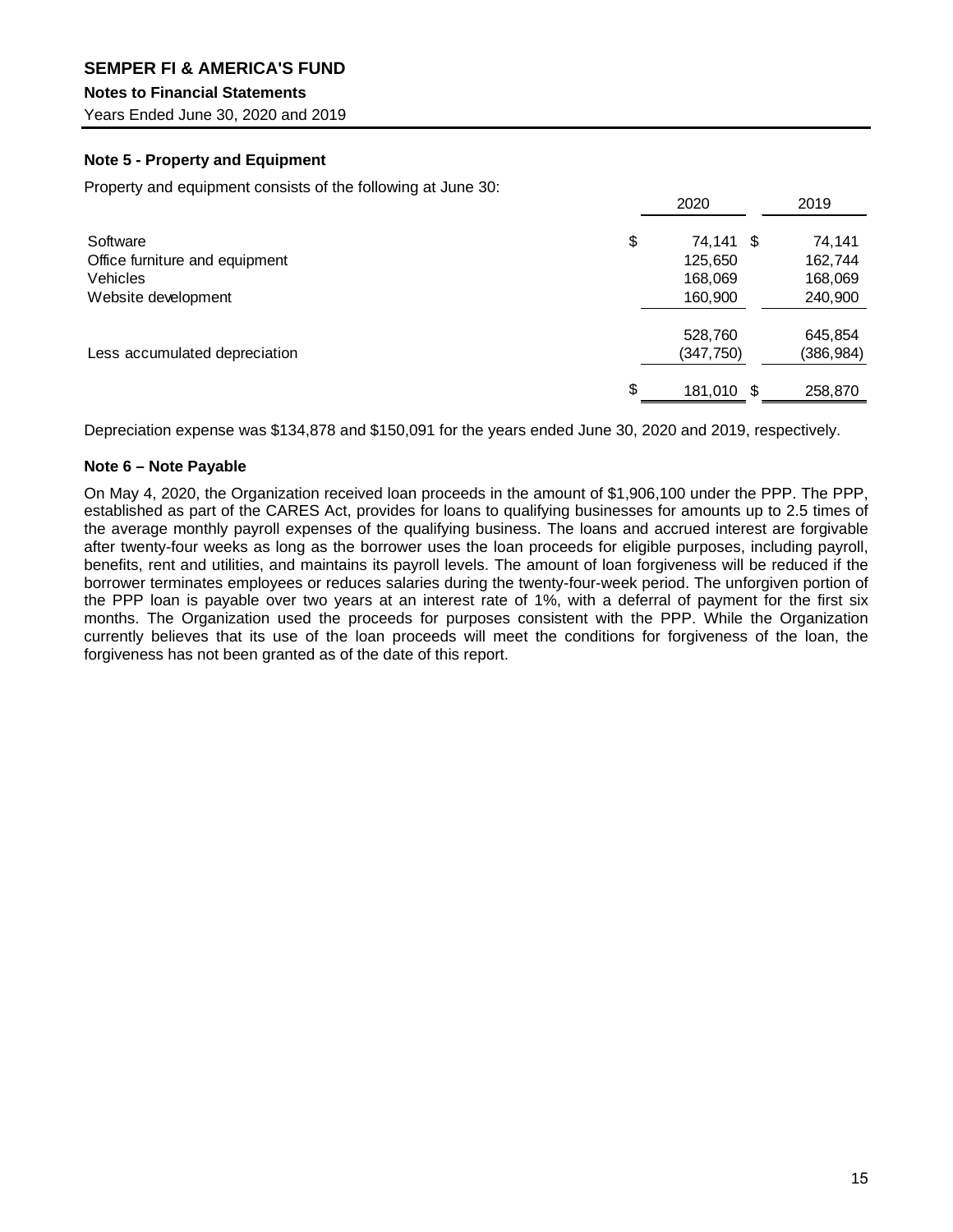## **Notes to Financial Statements**

Years Ended June 30, 2020 and 2019

# **Note 7 - Net Assets**

Net assets with donor restrictions are restricted for the following purposes or periods:

|                                               | 2020                | 2019       |
|-----------------------------------------------|---------------------|------------|
| Subject to expenditure for specific purposes: |                     |            |
| <b>Transition Assistance</b>                  | \$<br>1,446,924 \$  | 1,092,453  |
|                                               |                     |            |
| <b>Visiting Nurses</b>                        | 1,339,200           | 479,731    |
| <b>Family Support</b>                         | 676,206             | 886,536    |
| Service Branch                                | 316,421             | 457,803    |
| Vietnam Veterans                              | 300,000             | 247,756    |
| PTSD/TBI/Medical                              | 143,228             |            |
| All other                                     | 88,392              | 408,496    |
| Geographic                                    | 54,419              | 32,988     |
| Adaptive Equipment                            | 34,520              | 137,012    |
| COVID-19                                      | 6,999               |            |
| Housing                                       |                     | 1,957,383  |
|                                               | 4,406,309           | 5,700,158  |
| Subject to the passage of time:               |                     |            |
| Unconditional Promise to Give                 | 4,000,000           | 4,000,000  |
| Perpetual in nature:                          |                     |            |
| Endowment - Grants Only, Branch Specific      | 3,064,691           | 3,064,691  |
| <b>General Endowment</b>                      | 209,000             | 209,000    |
|                                               | 3,273,691           | 3,273,691  |
|                                               |                     |            |
| Net Assets with Donor Restrictions            | \$<br>11,680,000 \$ | 12,973,849 |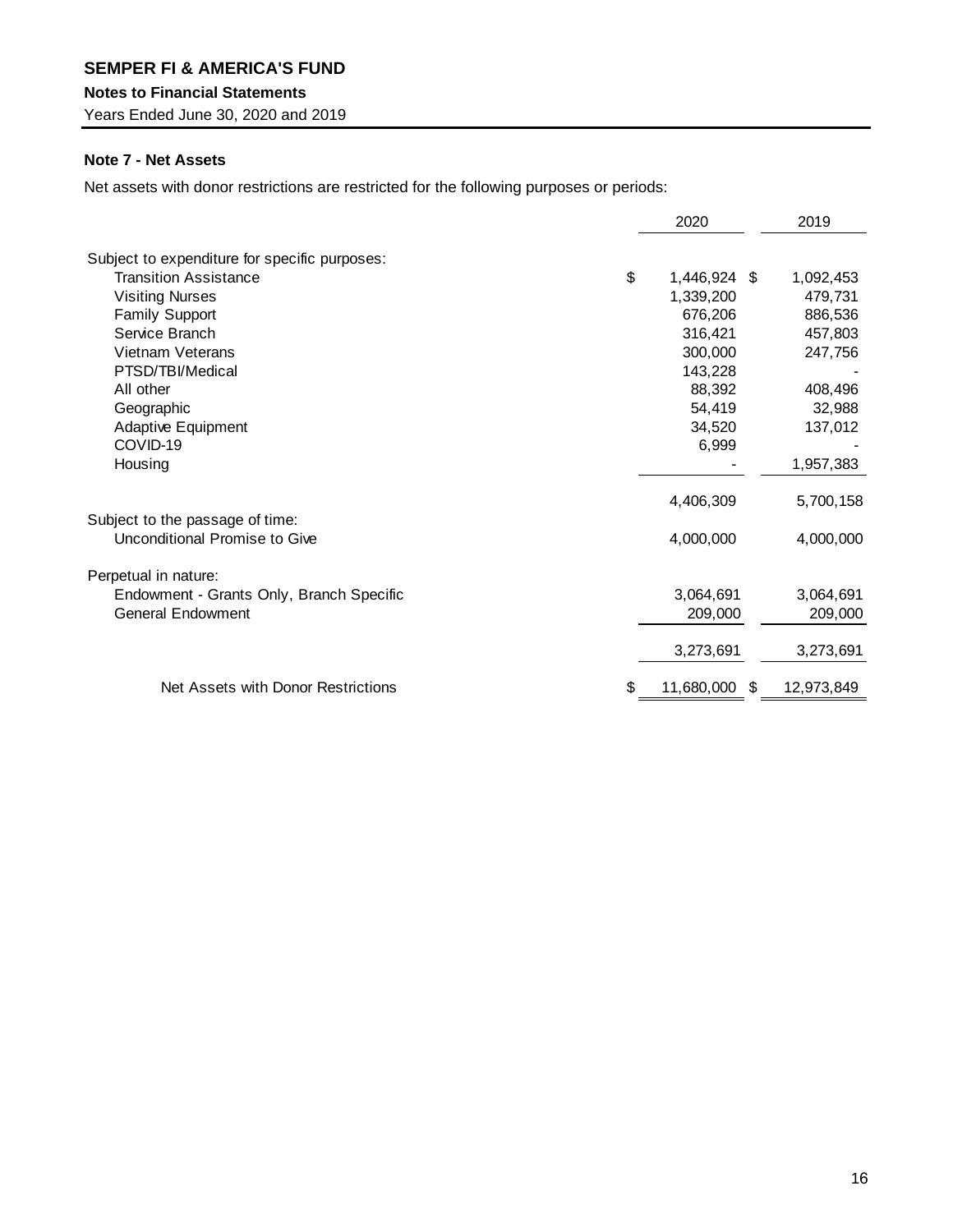## **Notes to Financial Statements**

Years Ended June 30, 2020 and 2019

# **Note 7 - Net Assets, continued**

Net assets were released from donor restrictions by incurring expenses satisfying the restricted purpose or by occurrence of the passage of time or other events specified by the donors as follows:

|                                               | 2020               | 2019      |
|-----------------------------------------------|--------------------|-----------|
| Subject to expenditure for specific purposes: |                    |           |
| <b>Transition Assistance</b>                  | \$<br>1,115,744 \$ | 976,569   |
| <b>Visiting Nurses</b>                        | 934,806            | 20,269    |
| <b>Family Support</b>                         | 1,479,020          | 1,112,231 |
| Service Branch                                | 301,990            | 127,759   |
| Vietnam Veterans                              | 1,012,646          | 595,598   |
| PTSD/TBI/Medical                              | 257,957            | 285,156   |
| All other                                     | 1,281,687          | 2,597,058 |
| Geographic                                    | 135.751            | 153,272   |
| <b>Adaptive Equipment</b>                     | 331,679            | 247,883   |
| COVID-19                                      | 793,848            |           |
| Housing                                       | 2,000,883          | 2,123,339 |
|                                               | \$<br>9,646,011 \$ | 8,239,134 |
| Subject to the passage of time:               |                    |           |
| Unconditional Promise to Give                 | \$<br>9,500,000 \$ | 9,000,000 |

## **Note 8 - Endowment Funds**

The Organization's endowment consists of donor-restricted funds primarily established to support the Organization's operations and mission. As required by accounting principles generally accepted in the United States of America, net assets associated with endowment funds are classified and reported based on existence or absence of donor-imposed restrictions. The Organization classifies as net assets that are perpetual in nature the original value of amounts donated to the endowment.

The Organization has interpreted the enacted version of the Uniform Prudent Management of Institutional Funds Act of 2006 (UPMIFA) as requiring the preservation of the fair value of the original gift as of the gift date of the donor restricted endowment funds, absent explicit donor stipulations to the contrary. As a result of this interpretation, the Organization classifies as net assets that are perpetual in nature (1) the original value of gifts donated to the endowment (2) the original value of subsequent gifts donated to the endowment and (3) accumulations to the endowment made in accordance with the direction of the applicable donor gift instrument at the time the accumulation is added to the fund. The remaining portion of the donor-restricted endowment fund that is not classified as perpetual in nature is classified as purpose restricted net assets until those amounts are appropriated for expenditure by the Organization in a manner consistent with the standard of prudence prescribed by UPMIFA and the donor specified purposes.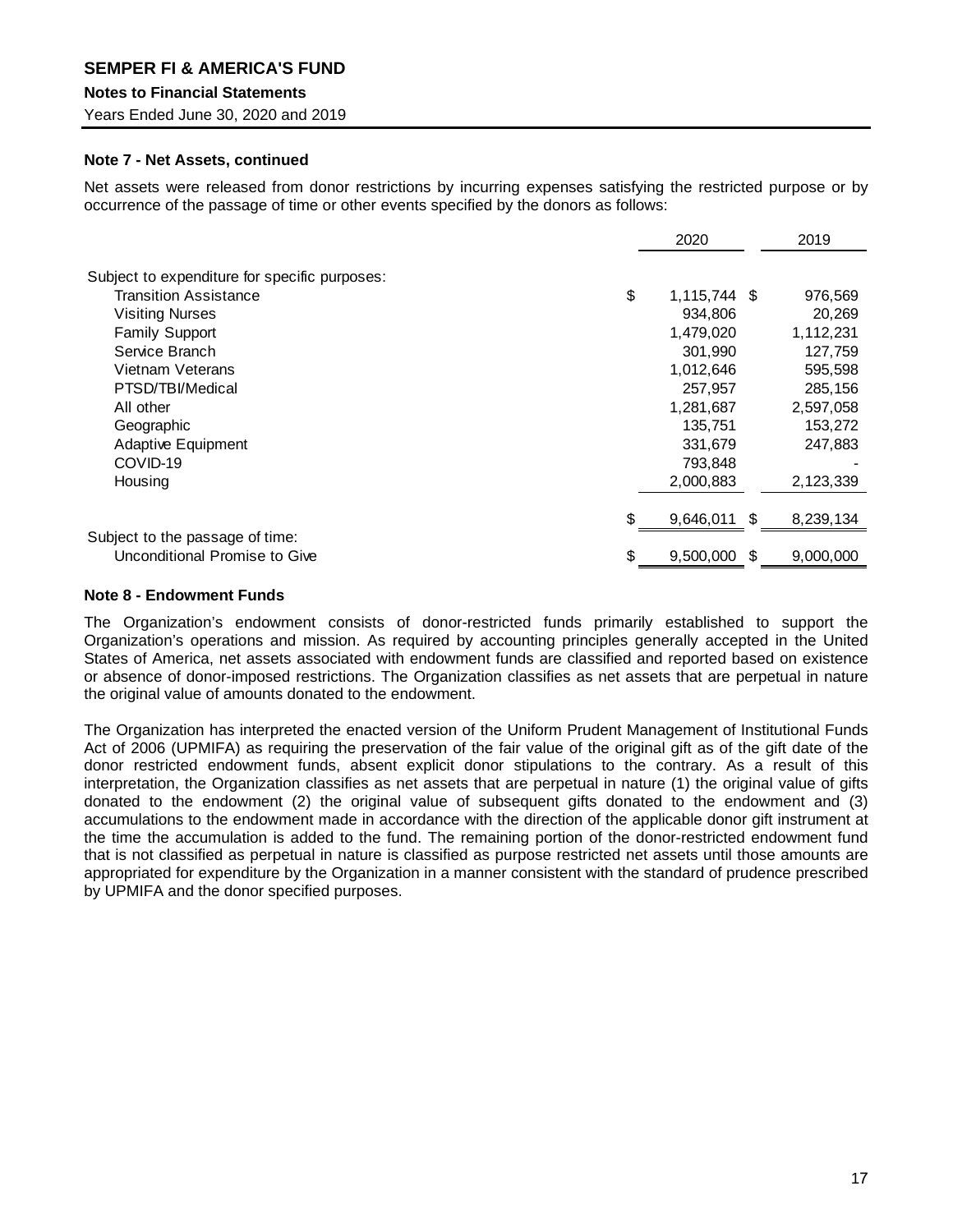#### **Notes to Financial Statements**

Years Ended June 30, 2020 and 2019

## **Note 8 - Endowment Funds, continued**

In accordance with UPMIFA, the Organization considers the following factors in making a determination to appropriate or accumulate donor-restricted endowment funds:

- 1. The duration and preservation of the fund
- 2. The purposes of the Organization and the donor-restricted endowment fund
- 3. General economic conditions
- 4. The possible effect of inflation and deflation
- 5. The expected total return from income and the appreciation of investments
- 6. Other resources of the Organization
- 7. The investment policies of the Organization

From time to time, the fair value of the assets associated with individual donor-restricted endowment funds may fall below the level that the donor or UPMIFA requires the Organization to retain as a fund of perpetual duration. The Organization had no underwater endowments as of June 30, 2020 and 2019.

The Organization has adopted investment and spending policies for endowment funds that:

- 1. Preserve the capital: to seek to minimize the probability of loss of principal over the investment horizon of the portfolio relative to the market.
- 2. Long-term growth of capital: to seek long-term growth of principal.
- 3. Preservation of purchasing power: to seek returns in excess of the rate of inflation over the long-term investment horizon of the portfolio relative to the market.

The Organization's spending policy is to disburse funds available in accordance with donor restrictions to meet the current program needs of the Organization.

Endowment net assets composition by type of fund as of June 30, 2020 is as follows:

|                                                                                                                                                       |   | Without<br>Donor<br><b>Restrictions</b> |      | With<br>Donor<br><b>Restrictions</b> |     | Total                |
|-------------------------------------------------------------------------------------------------------------------------------------------------------|---|-----------------------------------------|------|--------------------------------------|-----|----------------------|
| Donor-restricted funds:<br>Original donor-restricted gift amount required to<br>be maintained in perpetuity by donors<br>Accumulated investment gains | S | $\,$                                    | - \$ | 3,273,691<br>357.434                 | \$. | 3,273,691<br>357,434 |
|                                                                                                                                                       | S | $\blacksquare$                          | - \$ | $3,631,125$ \$                       |     | 3,631,125            |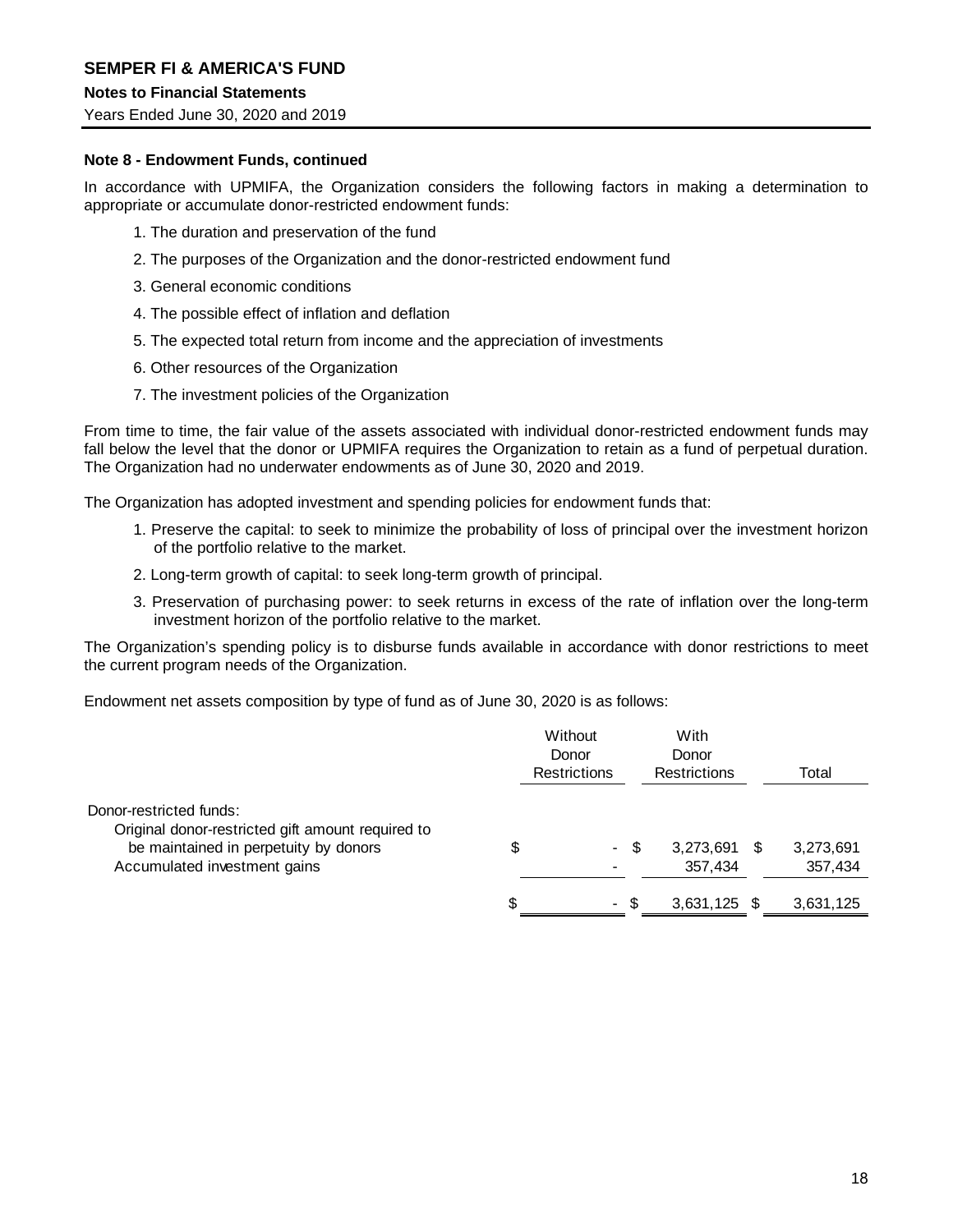## **Notes to Financial Statements**

Years Ended June 30, 2020 and 2019

# **Note 8 - Endowment Funds, continued**

Endowment net assets composition by type of fund as of June 30, 2019 is as follows:

|                                                                                                                            | Without<br>Donor<br><b>Restrictions</b> | With<br>Donor<br><b>Restrictions</b>       | Total                             |
|----------------------------------------------------------------------------------------------------------------------------|-----------------------------------------|--------------------------------------------|-----------------------------------|
| Donor-restricted funds:                                                                                                    |                                         |                                            |                                   |
| Original-donor restricted gift amount required to<br>be maintained in perpetuity by donors<br>Accumulated investment gains | \$                                      | \$<br>3,273,691<br>497,630                 | \$<br>3,273,691<br>497,630        |
|                                                                                                                            | \$                                      | \$<br>3,771,321                            | \$<br>3,771,321                   |
| Changes in endowment net assets is as follows:                                                                             |                                         |                                            |                                   |
|                                                                                                                            | Without<br>Donor<br>Restrictions        | With<br>Donor<br>Restrictions              | Total                             |
| Endowment, June 30, 2018<br>Investment earnings, net of fees<br>Amounts appropriated for expenditure                       | \$                                      | \$<br>3,554,127 \$<br>228,634<br>(11, 440) | 3,554,127<br>228,634<br>(11, 440) |
| Endowment, June 30, 2019<br>Investment earnings, net of fees<br>Amounts appropriated for expenditure                       |                                         | 3,771,321<br>61,047<br>(201, 243)          | 3,771,321<br>61,047<br>(201, 243) |
| Endowment, June 30, 2020                                                                                                   | \$                                      | \$<br>3,631,125 \$                         | 3,631,125                         |

#### **Note 9 - Allocation of Joint Costs**

In fulfilling its mission, the Organization conducts various special events and prepares numerous educational materials. The costs associated with these activities sometimes include so-called "joint costs" or costs that include both program as well as fundraising or general and administrative elements. Management reviews each such activity to determine the appropriate accounting treatment based upon the purpose of the activity, the audience to which the activity is directed and the content of the materials utilized.

Joint costs were allocated as follows for the year ended June 30:

|                                 | 2020                       | 2019              |
|---------------------------------|----------------------------|-------------------|
| Program services<br>Fundraising | \$<br>162,356 \$<br>72,645 | 141,775<br>81,604 |
|                                 | \$<br>235,001 \$           | 223,379           |